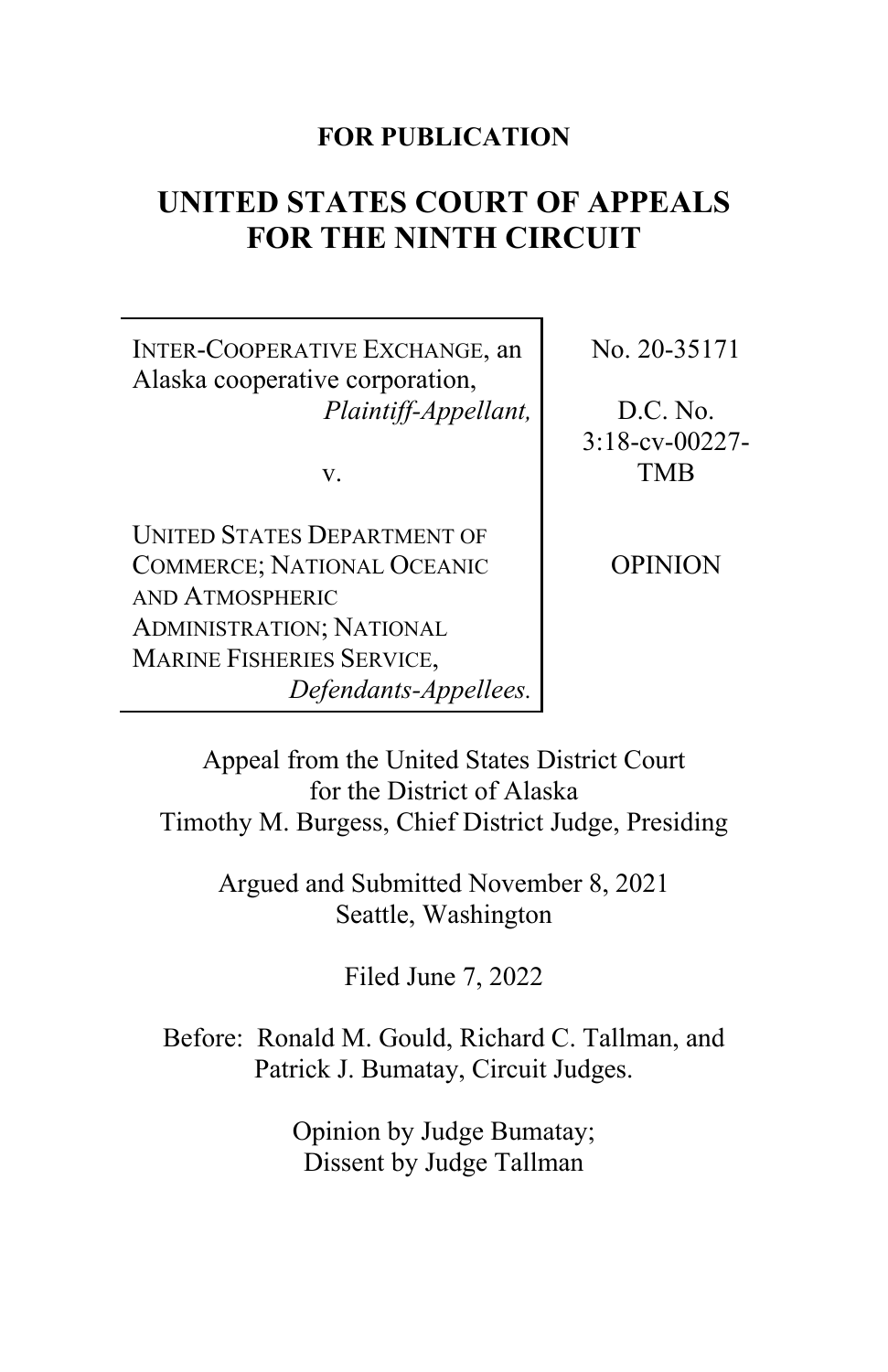# **SUMMARY**[\\*](#page-1-0)

#### **Freedom of Information Act**

The panel reversed the district court's grant of summary judgment to federal defendants in a Freedom of Information Act ("FOIA") action brought by Inter-Cooperative Exchange ("ICE"), a cooperative of fishers who harvest and deliver crab off the coast of Alaska, seeking the government's communications concerning the government's decision not to factor Alaska's minimum wage increase into the arbitration system that sets the price of crab.

The North Pacific Fishery Management Council manages fisheries off the coast of Alaska. In 2005, the National Marine Fisheries Service ("NMFS") implemented a program recommended by the Council to allocate crab resources among harvesters, processors, and coastal communities. As part of this system, an arbitrator established a non-binding price formula. In 2014, Alaska increased the minimum wage, which raised the question of whether costs should be considered under the arbitration system. The Council reviewed the matter at a 2017 meeting where Glen Merrill, an Assistant Regional Administrator of NMFS and a voting member of the Council, introduced an unsuccessful motion to include costs for consideration in the arbitration system. Merrill subsequently exchanged emails with John Sackton, a price-formula arbitrator for the crab arbitration system. ICE filed its FOIA request seeking information behind Merrill's actions. In response, the

<span id="page-1-0"></span>**<sup>\*</sup>** This summary constitutes no part of the opinion of the court. It has been prepared by court staff for the convenience of the reader.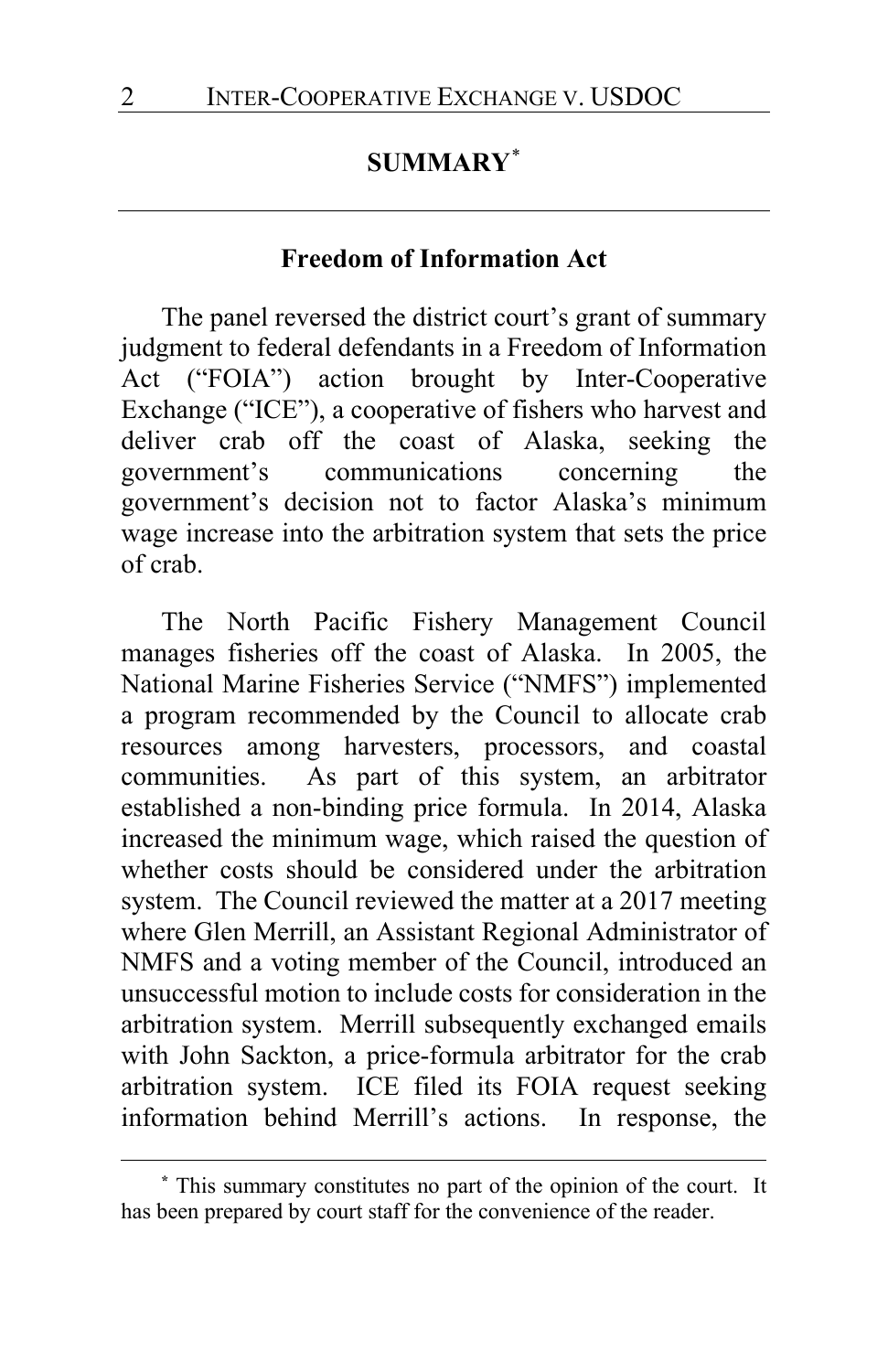government produced 146 records along with a search log indicating it searched Merrill's emails, network, and desktop, but not his cellphone. The government used three search terms – "binding arbitration," "arbitration," and "crab." Merrill submitted a declaration stating that he did not have a government cellphone, but that he had searched his personal cellphone using the three terms, and had found no responsive records.

The panel held that on the facts here, the three search terms were not reasonably calculated to uncover all documents relevant to ICE's request. ICE contended that the government's choice of search terms was unduly narrow and not reasonably calculated to uncover all documents relevant to its FOIA request. The panel held that the government's choice of search terms was overly narrow. First, the terms completely disregarded half of ICE's FOIA request because they did not include search terms to cover the request for minimum-wage records. Second, the government failed to justify its contention that the two selected keywords – "arbitration" and "crab" – were logical choices to target records related to the interpretation and application of the arbitration system standards, as ICE requested. Third, the government should have considered common variants of its chosen keywords. The panel concluded that the government failed to uphold its obligation to adequately search for records, and was not entitled to summary judgment on ICE's FOIA claim.

ICE also argued that it was unreasonable to allow Merrill to personally search his cellphone by looking for or listening for keywords. The panel held that aside from the use of overly narrow search terms, it agreed with the district court that the government conducted a reasonably adequate search of Merrill's text, social media, and voicemail records.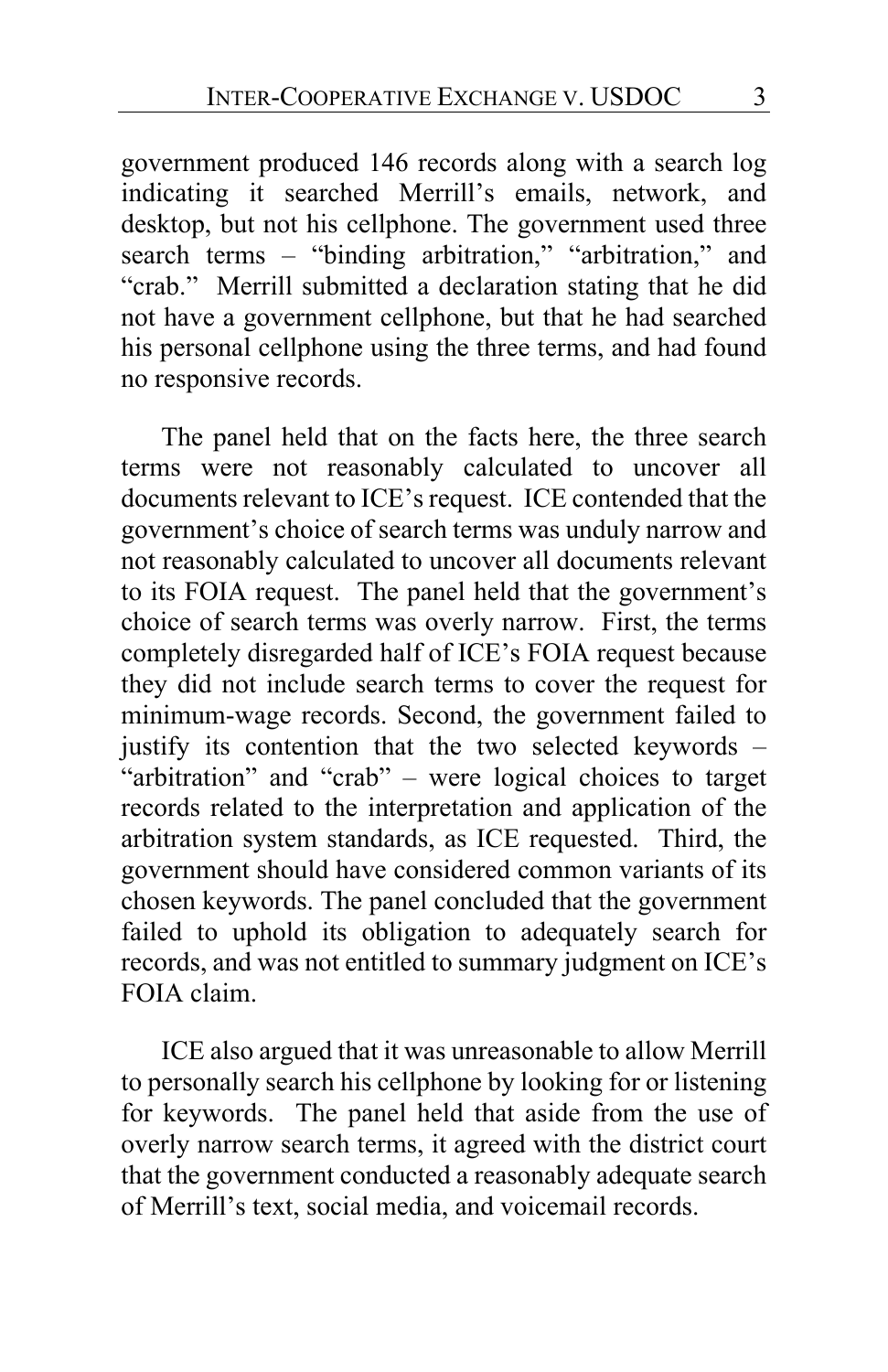The panel reversed and remanded for further proceedings consistent with this opinion.

Judge Tallman dissented. He wrote that the majority failed to acknowledge the limited scope of this appeal. The question presented was not the overall adequacy of the government's FOIA search of government record systems. Instead, the sole issue was the validity of the government's search as to Glenn Merrill's cellphone. And Merrill's personal cellphone – unlike the agency record systems searched – was not likely to contain additional responsive records. Judge Tallman wrote separately to express his unwillingness to use this narrow case as a broader vehicle to order an invasive search of a government employee's personal cellphone already searched absent any evidence that the new search would reasonably uncover additional relevant documents.

# **COUNSEL**

Michelle DeLappe (argued), Fox Rothschild LLP, Seattle, Washington, for Plaintiff-Appellant.

Casen B. Ross (argued) and Daniel Tenny, Appellate Staff; Bryan Schroder, United States Attorney; Civil Division, United States Department of Justice, Washington, D.C.; for Defendants-Appellees.

Spencer Nathan Thal, Vanguard Law, Poulsbo, Washington, for Amicus Curiae Deep Sea Fisherman's Union of the Pacific.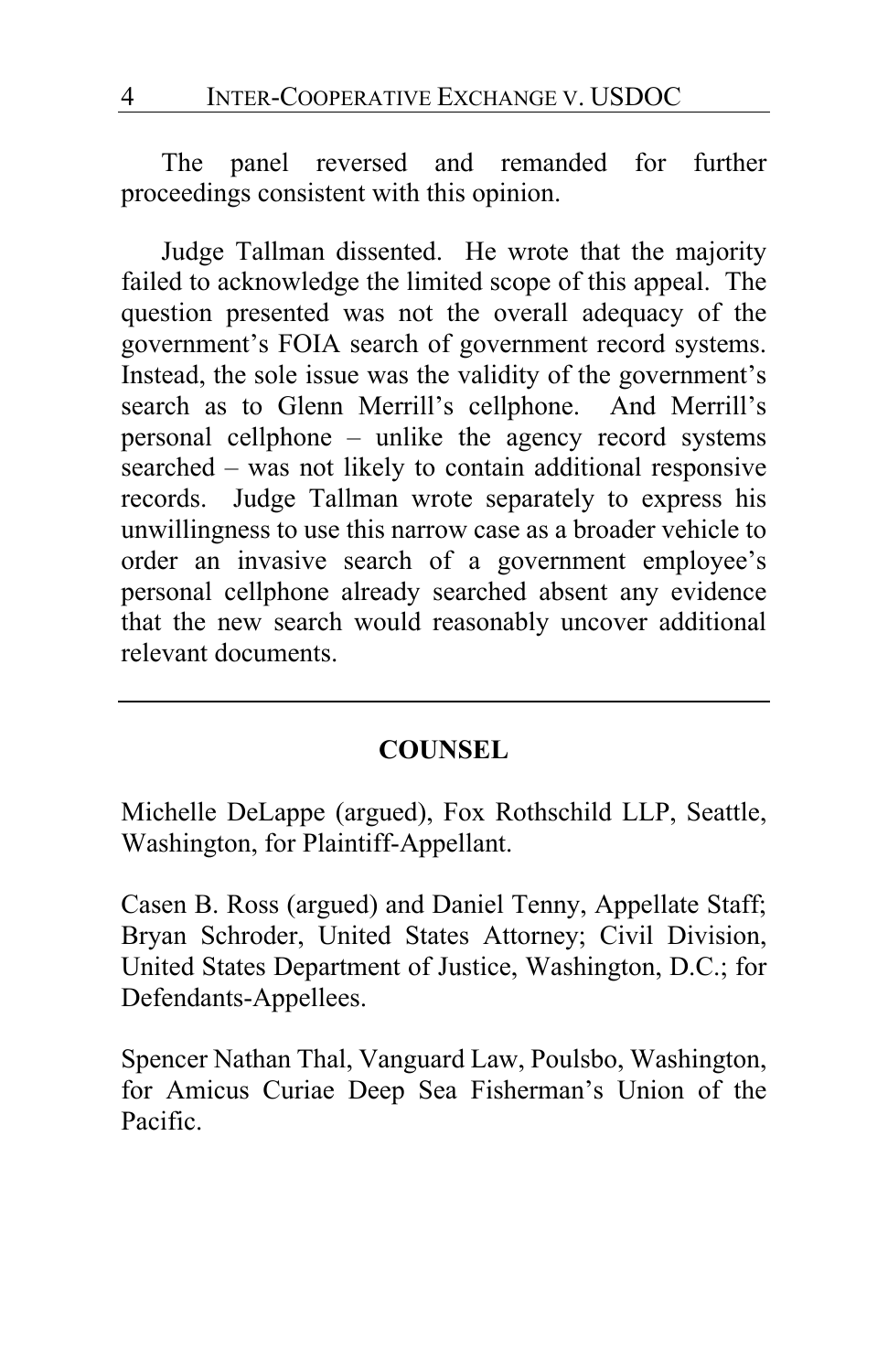### **OPINION**

BUMATAY, Circuit Judge:

In this case, crab fishers pull their nets from the water and cast them for government documents. Inter-Cooperative Exchange ("ICE"), a cooperative of fishers who harvest and deliver crab off the coast of Alaska, relies on an arbitration system to set the price of crab. After the government decided not to factor Alaska's minimum wage increase into the arbitration system, ICE sought to find out why. It requested the government's communications through the Freedom of Information Act ("FOIA"), 5 U.S.C. § 552. FOIA generally compels federal agencies to search for and disclose government records.

In response to ICE's request, the government used three—really two—search terms: "binding arbitration," "arbitration," and "crab." On the facts here, these terms were not reasonably calculated to uncover all documents relevant to ICE's request. We therefore hold the government failed to uphold its obligation to adequately search for records and reverse.

# **I.**

Federal law established eight regional fishery management councils to implement fishery management plans to conserve and manage United States coastal fisheries. 16 U.S.C. § 1801 *et seq.*; *see also Oregon Trollers Ass'n v. Gutierrez*, 452 F.3d 1104, 1108 (9th Cir. 2006). The councils run under the auspices of the Secretary of Commerce, through the National Marine Fisheries Service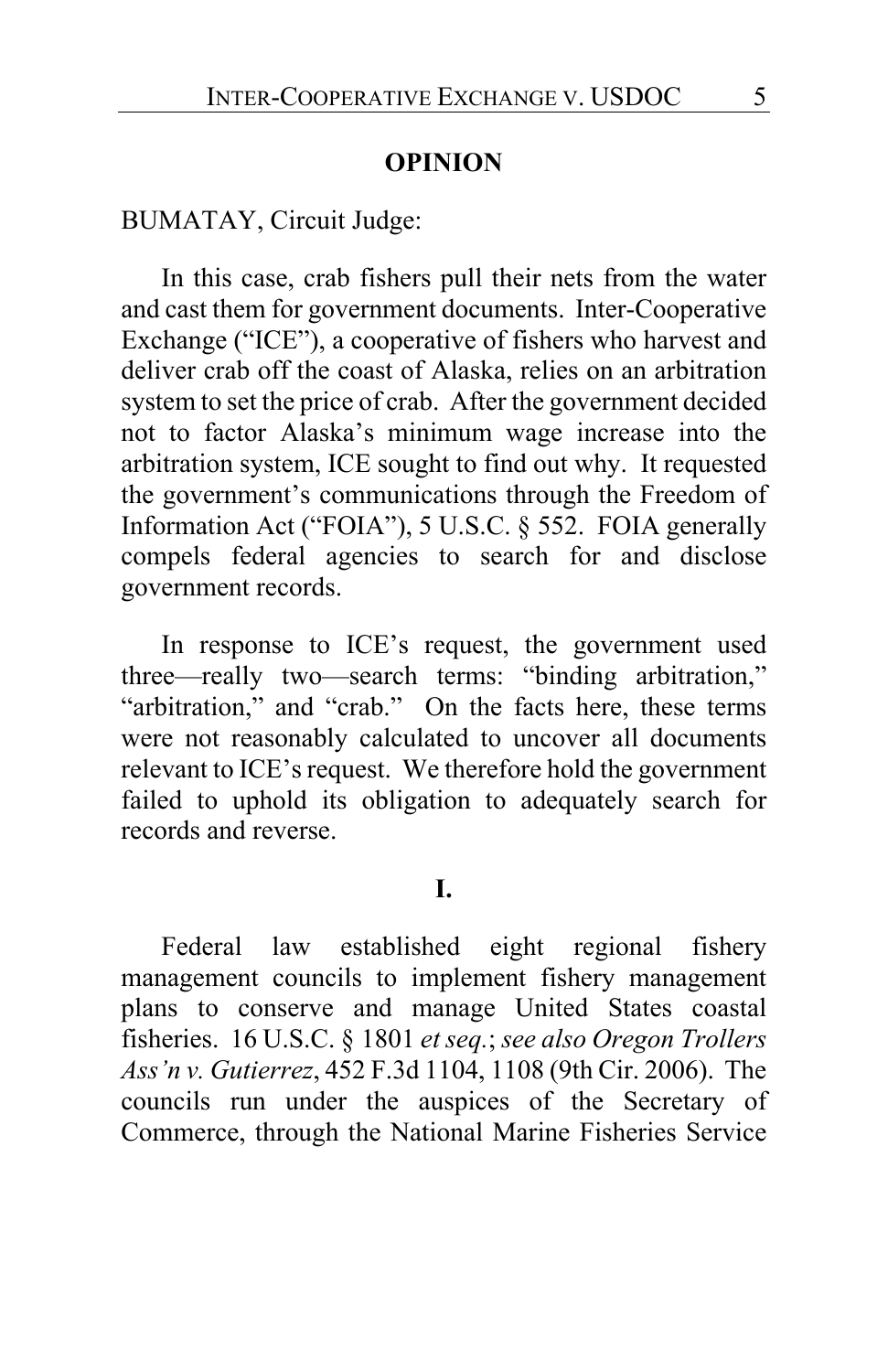("NMFS"). **[1](#page-5-0)** 16 U.S.C. § 1801 *et seq.* The North Pacific Fishery Management Council ("Council") is one of those councils and manages fisheries off the coast of Alaska. 16 U.S.C. §  $1852(a)(1)(G)$ . The Council consists of voting members from both the federal and state levels. *Id.*   $§$  1852(a)(1)(G), (b).

In 2005, NMFS implemented a program recommended by the Council to allocate crab resources among harvesters, processors, and coastal communities. 50 C.F.R. § 680.20. Because the quota system displaced the traditional market forces that determined prices, the program also established a crab price arbitration system to guide price negotiations and "preserve[] the historical division of revenues in the fishery." *Id.* § 680.20(g)(2)(ii)(B), (h)(4)(i)(B). As part of this system, an arbitrator establishes a non-binding price formula to guide negotiations between harvesters and processors, and another arbitrator resolves price disputes. *Id.* § 680.20(g), (h). ICE was formed a year later to represent the interests of crab fishers.

For years, costs did not inform the price formula. But in 2014, Alaska increased the minimum wage, and this raised the question of whether costs—the higher wages paid to processor employees—should be considered under the arbitration system. The Council prepared a discussion paper on the matter and reviewed it at a 2017 meeting. At the meeting, Glen Merrill, an Assistant Regional Administrator for NMFS and a voting member on the Council, introduced a motion to include costs for consideration in the arbitration system. The motion failed. Afterward, John Sackton, a

<span id="page-5-0"></span>**<sup>1</sup>** NMFS is now a component of the National Oceanic and Atmospheric Administration ("NOAA"). 5 U.S.C. § App. 1 Reorg. Plan 4 1970.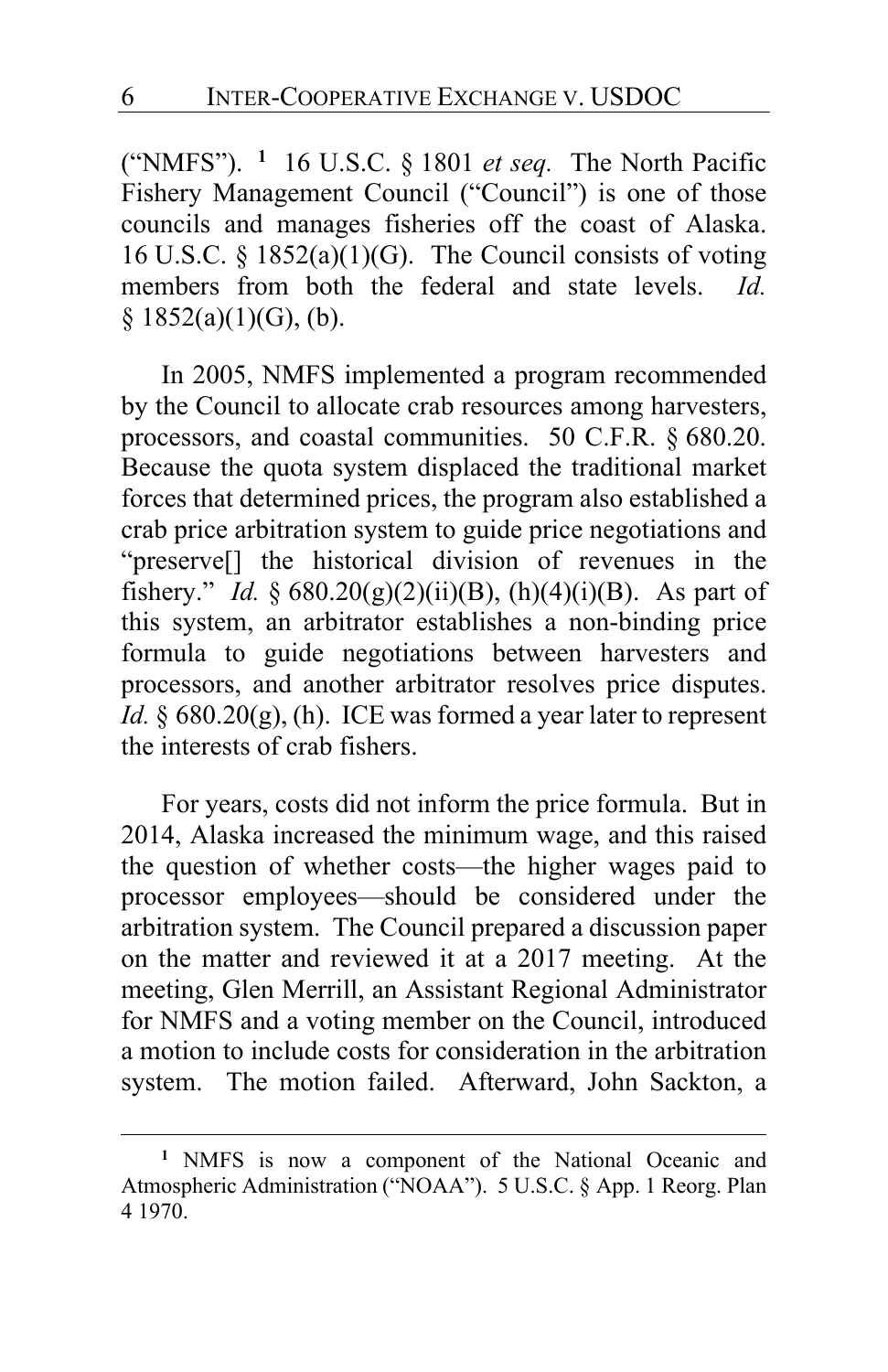price-formula arbitrator for the crab arbitration system, exchanged emails with Merrill about the effect of the minimum wage increase. In those emails, Merrill told Sackton that cost information *could* in fact be considered.

To better understand the record and the reasoning behind Merrill's actions, ICE filed a FOIA request with NOAA. It requested:

> 1) All correspondence to or from Glenn Merrill, Assistant Regional Administrator for the Alaska Region of NMFS, from January 1, 2016 through the present relating to (a) the interpretation and application of the arbitration system standards set forth at 50 C.F.R. § 680.20(g) and/or (b) the Alaska state minimum wage increase approved by voters in November 2014.

> For purposes of this request, the term "correspondence" includes without limitation all emails, text messages, social media messages, voice mails, facsimiles and letters, regardless of whether sent from or received on government or personal devices or transmitted through some other means.

. . . .

2) All documents relating to (a) interpretation and application of the arbitration system standards set forth at 50 C.F.R.  $\S 680.20(g)$ and/or (b) the Alaska state minimum wage increase approved by voters in November 2014.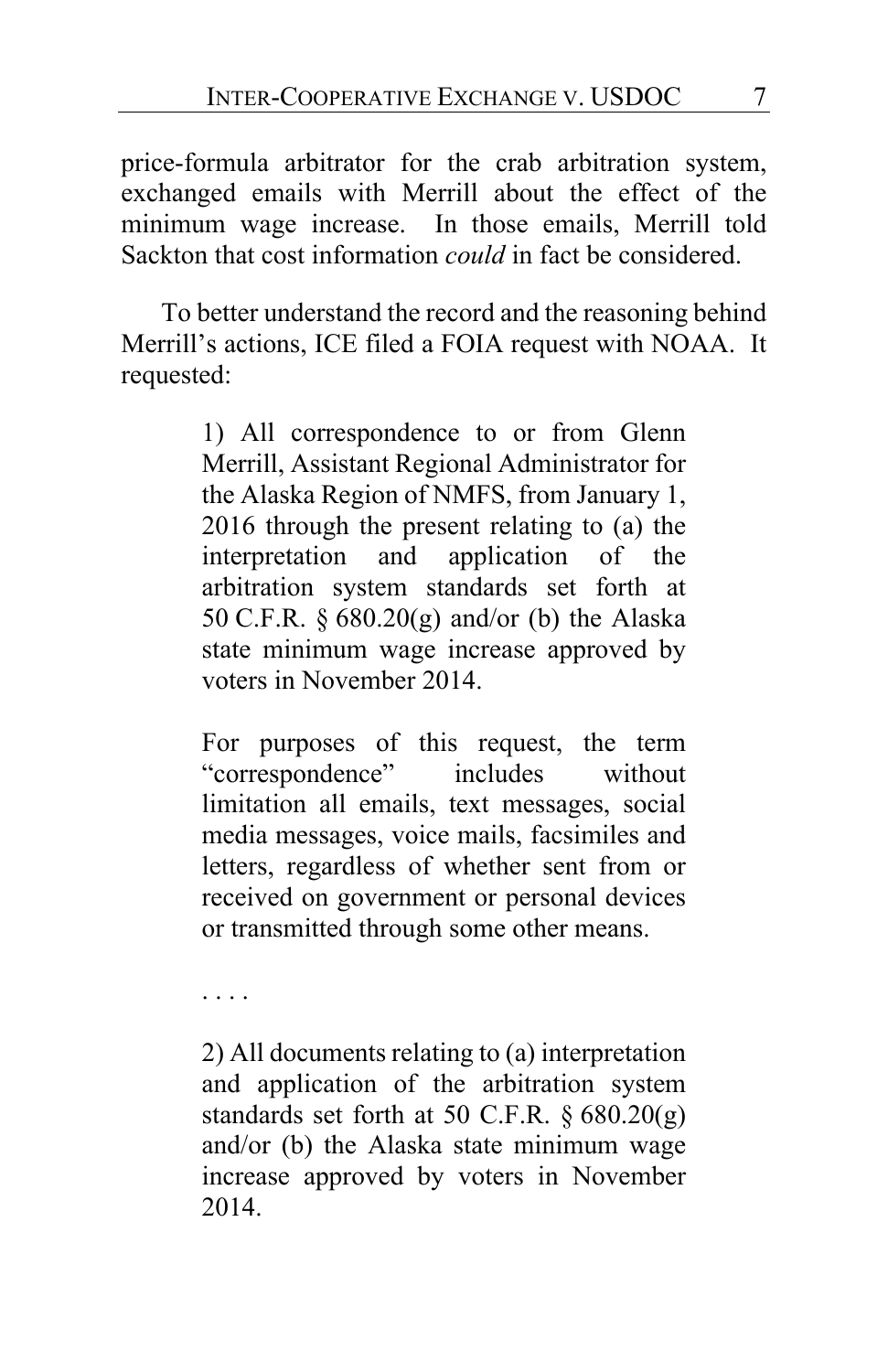For purposes of this request, the term "documents" includes without limitation all analyses, memoranda, minutes, motions, notes, papers and other records, and all drafts of the same.

Two months later, in response to the FOIA request, NOAA produced 146 records. According to a search log accompanying the production, NOAA searched Merrill's emails, network, and desktop. The search included only three search terms: "binding arbitration," "arbitration," and "crab." The search log did not show that NOAA searched Merrill's cellphone. Nor did the government's response include any of Merrill's text, social media, or voicemail messages. ICE claims that a NOAA attorney also confirmed that the government did not search Merrill's text messages in response to the FOIA request. Unhappy with the search, ICE filed a FOIA administrative appeal.

After receiving no response to the appeal, ICE sued the Department of Commerce, NOAA, and NMFS, claiming that the FOIA search was inadequate. **[2](#page-7-0)** The government moved for summary judgment. The government's motion included a declaration from James Balsiger, Merrill's supervisor. In his declaration, Balsiger explained that although Merrill does not use a government cellphone, Merrill did search his personal cellphone, including his text messages and social media accounts, using the three search terms. Balsiger clarified that it was an "inadvertent error" that the search log suggested that Merrill's phone was not searched.

<span id="page-7-0"></span>**<sup>2</sup>** Shortly after ICE filed its complaint, the government provided a letter to ICE denying the administrative appeal.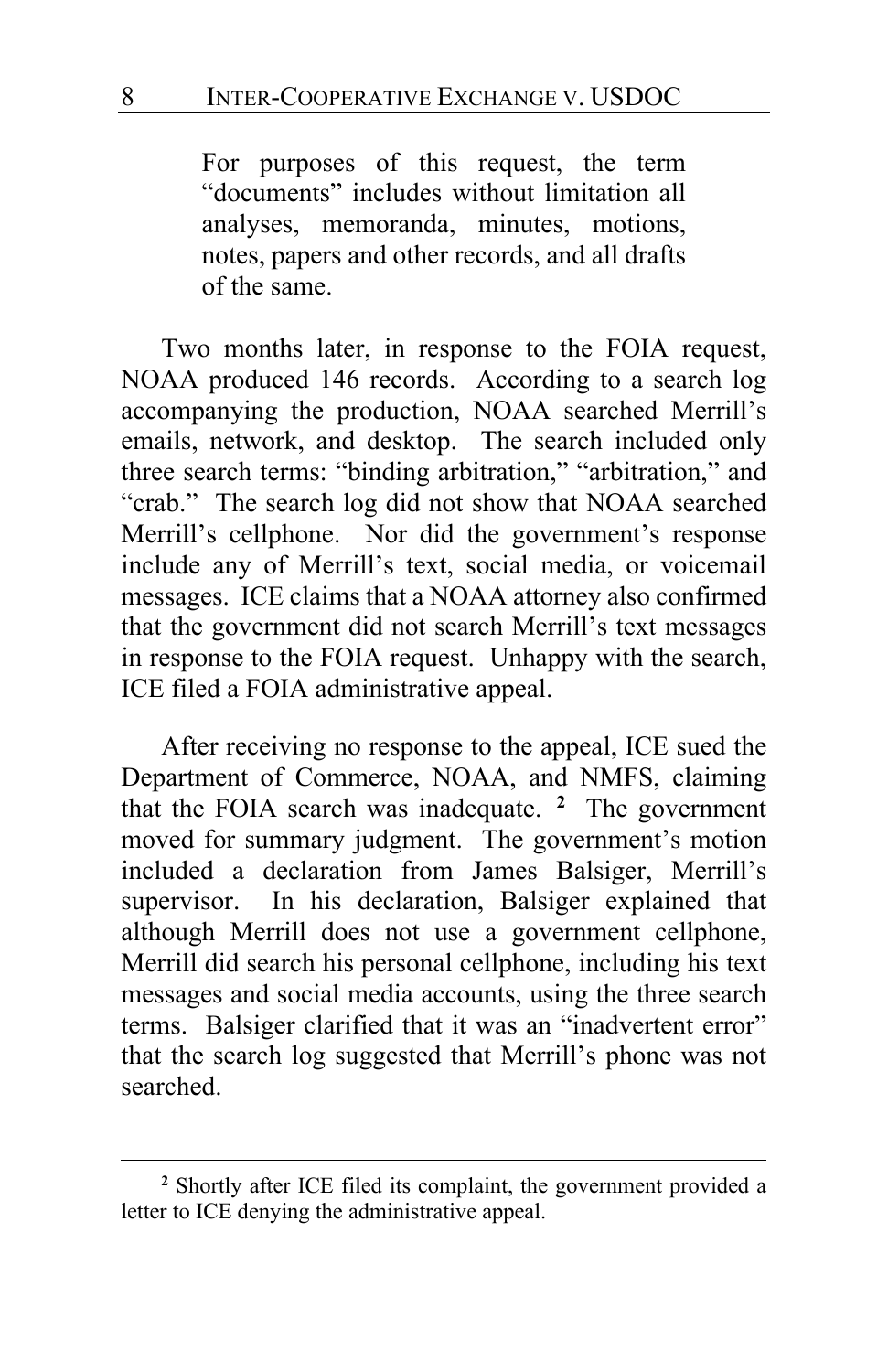Merrill also submitted a declaration. Merrill confirmed that he had no government cellphone, and he only used a personal cellphone. But he searched his cellphone anyway. Merrill stated that "[ICE's] request sought records concerning the interpretation and application of . . . crab arbitration standards," and based on his understanding of the request, Merrill and NMFS selected the three search terms. Merrill's declaration does not mention any search terms covering ICE's request for records on Alaska's minimum wage. Merrill then confirmed that he found no responsive documents using the three search terms on his personal cellphone, including on his iMessage, WhatsApp, and Facebook accounts. Merrill also said that he listened to his voicemails for the search terms and found no responsive messages.

The district court granted the government's motion for summary judgment, finding that the government used reasonably calculated search terms. The district court was also satisfied that Merrill adequately searched his cellphone and found no responsive records.

ICE now appeals. We review a district court's grant of summary judgment de novo. *Animal Legal Def. Fund v. U.S. Food & Drug Admin.*, 836 F.3d 987, 988 (9th Cir. 2016) (en banc).

#### **II.**

We've previously underscored the importance of government transparency in "maintaining a functional democratic polity, where the people have the information needed to check public corruption, hold government leaders accountable, and elect leaders who will carry out their preferred policies." *Hamdan v. U.S. Dep't of Just.*, 797 F.3d 759, 769–70 (9th Cir. 2015). Through FOIA, Congress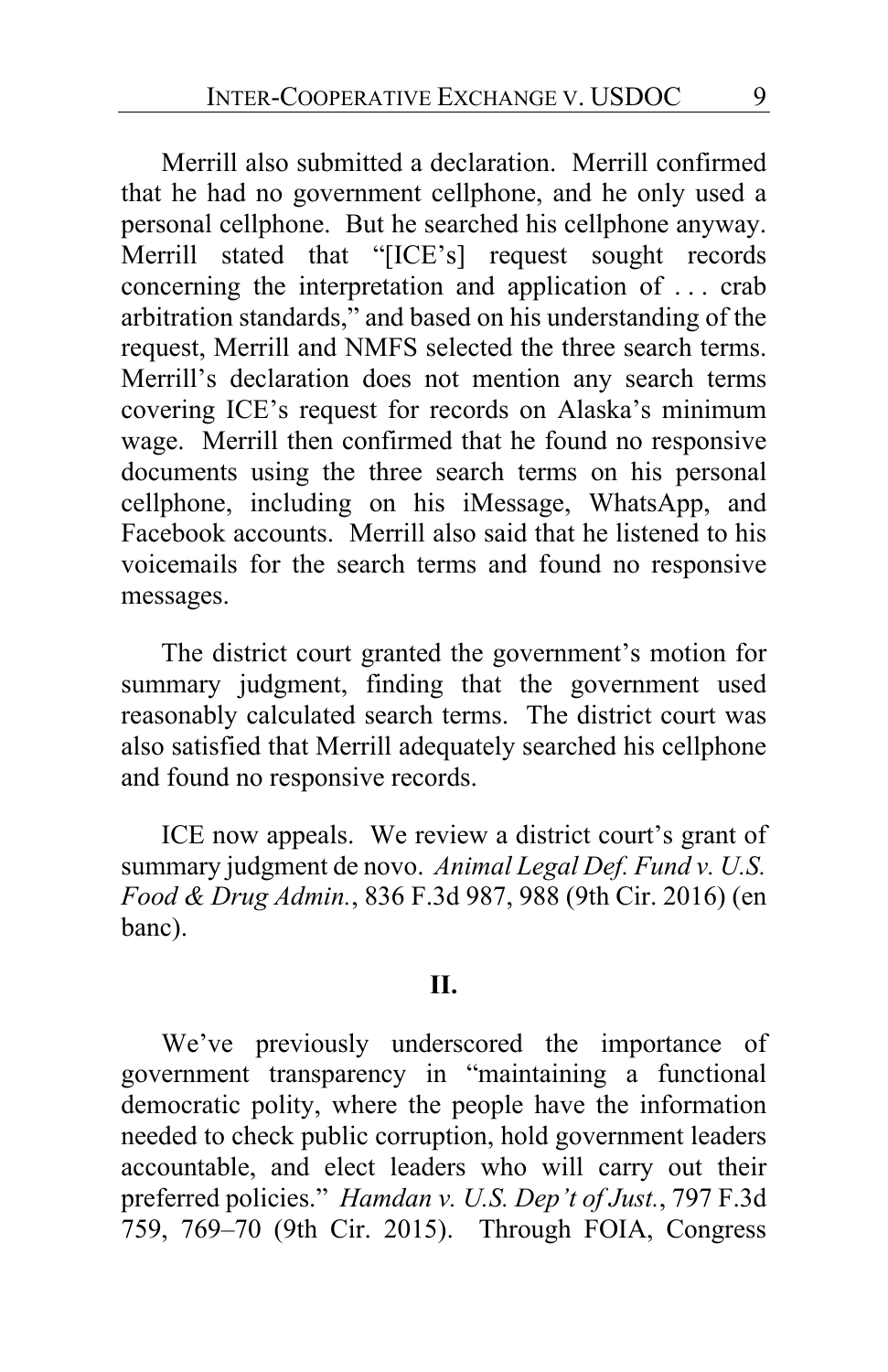established a "judicially enforceable right to secure government information from possibly unwilling official hands." *Id.* at 770 (simplified). So in response to a FOIA request, the government must show beyond material doubt that its search was adequate. *Transgender L. Ctr. v. U.S. Immigr. & Customs Enf't*, —F.4th —, 2022 WL 1494722, at \*4 (9th Cir. 2022). An adequate search is one that is "reasonably calculated to uncover all relevant documents." *Hamdan*, 797 F.3d at 770 (simplified).

The adequacy of the search is a core aspect of the government's duty under FOIA. We measure this adequacy "by a standard of reasonableness, construing the facts in the light most favorable to the requestor." *Citizens Comm'n on Hum. Rts. v. Food & Drug Admin.*, 45 F.3d 1325, 1328 (9th Cir. 1995). It doesn't matter "whether there might exist any other documents possibly responsive to the request," as long as the search for documents was otherwise adequate. *Hamdan*, 797 F.3d at 770–71 (simplified). A search is not inadequate just because it fails to turn up a "few isolated documents." *Id.* at 771 (simplified). But the "heavy burden" of proving adequacy always remains with the government. *Transgender L. Ctr.*, 2022 WL 1494722, at \*4; 5 U.S.C.  $§ 552(a)(4)(B)$ . The government may meet this burden by providing "reasonably detailed, nonconclusory affidavits submitted in good faith." *Hamdan*, 797 F.3d at 770 (simplified).

ICE makes several arguments on appeal. First, ICE argues that NOAA's chosen search terms were not reasonably calculated to uncover all responsive documents. Second, ICE asserts that the search of NOAA Assistant Director Merrill's cellphone for text, social media, and voicemail messages was inadequate. We agree with ICE that NOAA's search terms here were insufficient and reverse.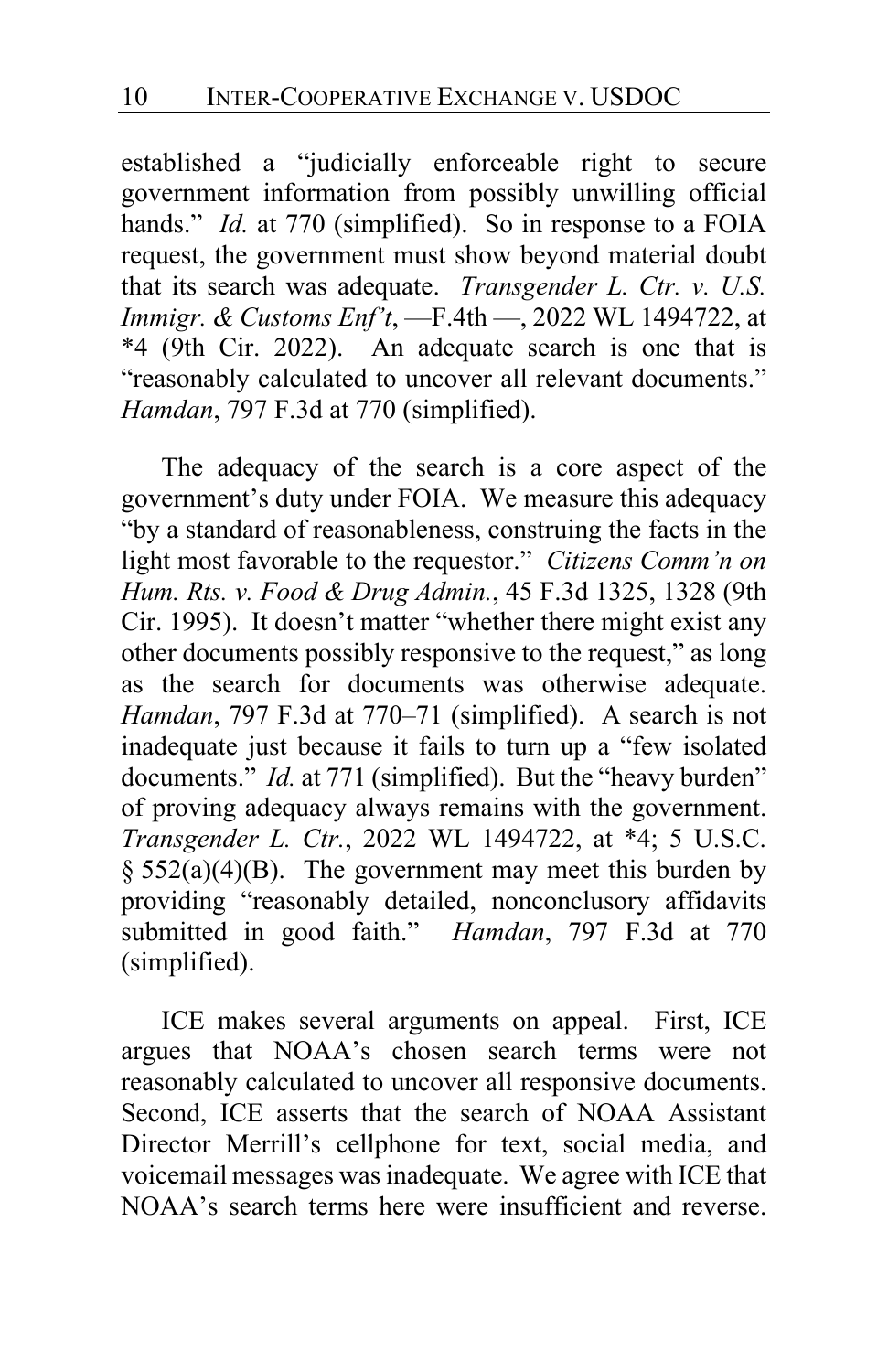But on ICE's second contention, we conclude that the search of Merrill's cellphone complied with NOAA's duty under FOIA.

#### **A.**

ICE contends that NOAA's choice of search terms was unduly narrow and not reasonably calculated to uncover all documents relevant to its FOIA request. ICE sought records related to two subjects: (a) "[crab] arbitration system standards" and/or (b) "the Alaska state minimum wage increase." In response, NOAA selected three search terms: "binding arbitration," "arbitration," and "crab." But common sense tells us that the government only really selected two search terms since "binding arbitration" is subsumed by "arbitration." The question is whether the government has shown beyond material doubt that these two search terms were reasonably calculated to uncover *all*  responsive documents on the two topics requested by ICE. If not, NOAA hasn't lived up to its FOIA obligations.

Determining the adequacy of the government's search terms is critical to evaluating the government's compliance with FOIA. *See Reps. Comm. for Freedom of Press v. FBI*, 877 F.3d 399, 404 (D.C. Cir. 2017). In general, government agencies have discretion in crafting search terms designed to identify responsive records. *Bigwood v. U.S. Dep't of Def.*, 132 F. Supp. 3d 124, 140 (D.D.C. 2015). That's because government agencies are ordinarily in the best position to select terms using their "unique knowledge of the manner in which they keep their own files and the vocabulary they use." *Anguiano v. U.S. Immigr. & Customs Enf't*, 356 F. Supp. 3d 917, 921 (N.D. Cal. 2018) (simplified). For this reason, a FOIA requester "cannot dictate the search terms for his or her FOIA request." *Bigwood*, 132 F. Supp. 3d at 140.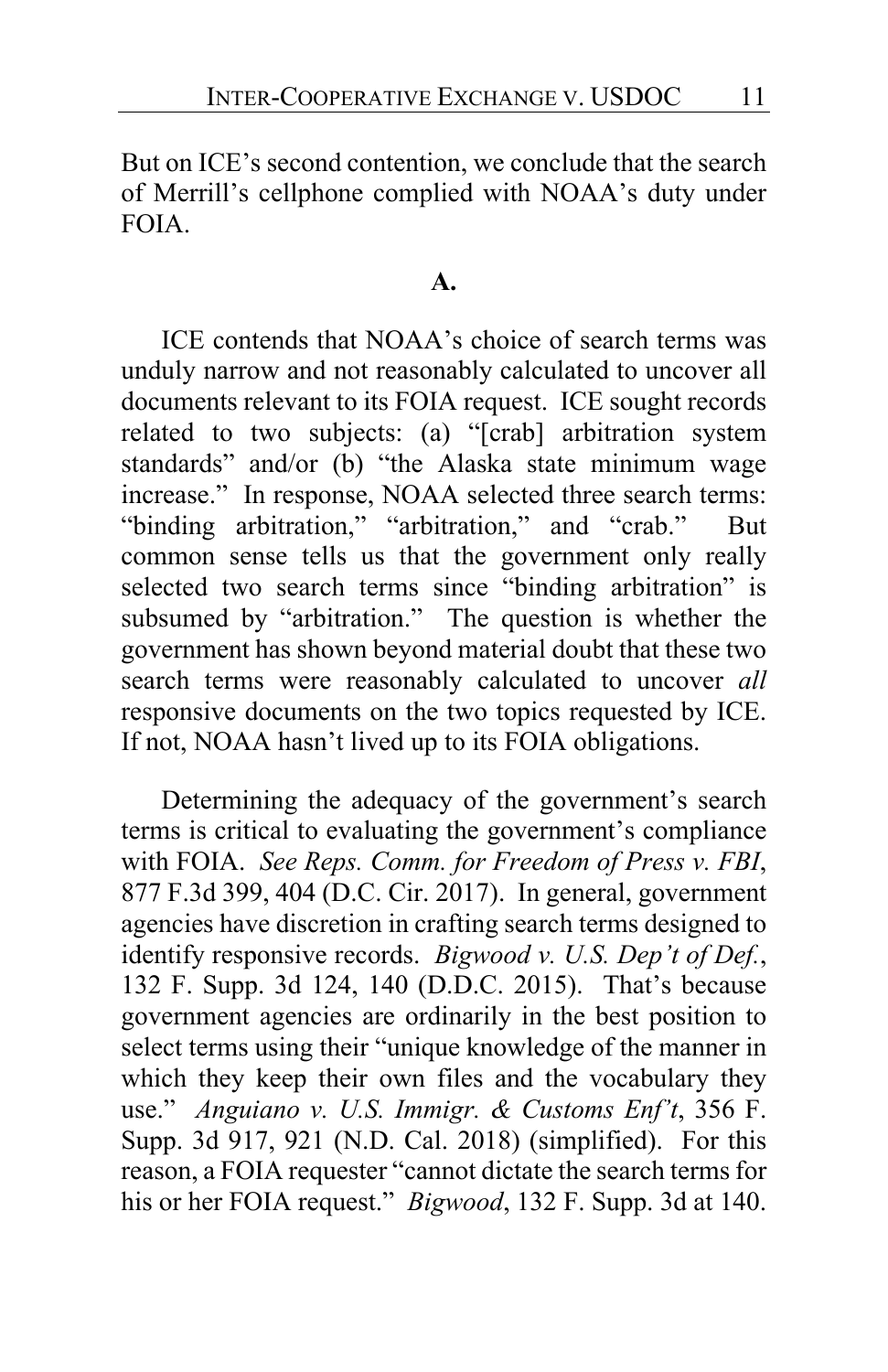Even so, the government's discretion to formulate search terms "is not boundless." *New Orleans Workers' Ctr. for Racial Just. v. U.S. Immigr. & Customs Enf't*, 373 F. Supp. 3d 16, 45 (D.D.C. 2019) (simplified). The choice of search terms must be both practical and grounded in common sense. *See Rein v. U.S. Pat. & Trademark Off.*, 553 F.3d 353, 363 (4th Cir. 2009). Government agencies, like all bureaucracies, often use jargon, acronyms, shorthand, and common variants of terms. And when a FOIA request arrives at the agency's doorstep, it may need to keep that in mind when devising search terms. *See Government Accountability Project v. U.S. Dep't of Homeland Sec.*, 335 F. Supp. 3d 7, 11–12 (D.D.C. 2018) (ruling that "FOIA requests are not a game of Battleship" and that the government fails its FOIA obligations when it ignores "logical variations," "synonyms," and "proxies" "calculated to turn up all responsive documents")*.* That, of course, does not mean that every conceivable term, variant, or misspelling must be considered by an agency, as FOIA requestors are only "entitled to a reasonable search for records, not a perfect one." *Hamdan*, 797 F.3d at 772.

The test is one of reasonableness. On a challenge to the adequacy of selected search terms, the government needs to "back[] up" its assertion that the terms chosen were reasonable. *Transgender L. Ctr.*, 2022 WL 1494722, at \*4; *cf. Am. Ctr. for Equitable Treatment, Inc. v. Off. of Mgmt. & Budget*, 281 F. Supp. 3d 144, 152 (D.D.C. 2017) (ruling that a government agency had to explain why it refused to use "terms that are common in practice"). In the end, if based on the circumstances of a particular case, the government's chosen terms are not "reasonably calculated to uncover all relevant documents," *Hamdan*, 797 F.3d at 770 (simplified), then the government has not fulfilled its duties under FOIA.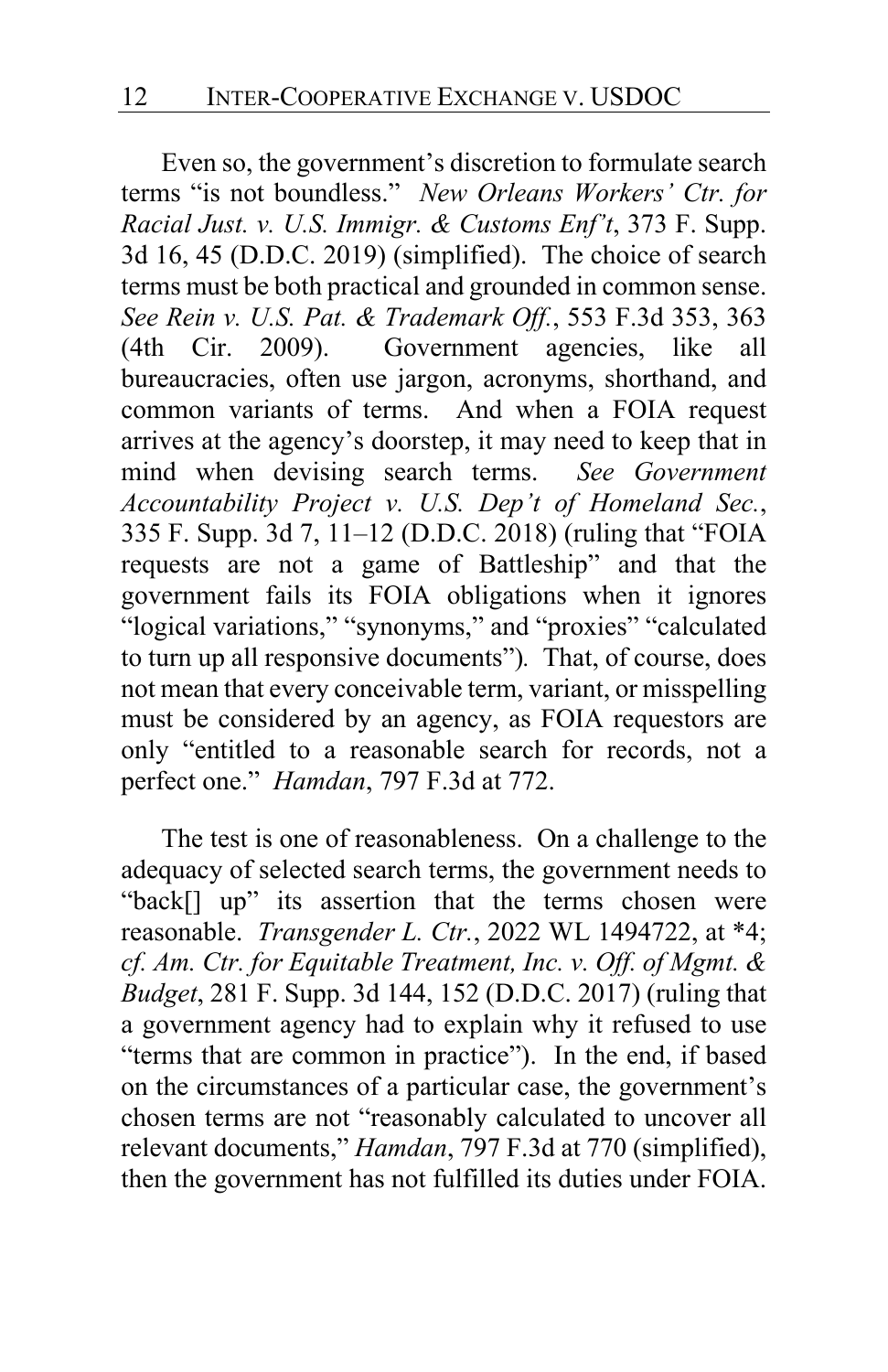Two cases from our sister circuits illustrate our approach. In *DiBacco v. U.S. Army*, the D.C. Circuit found a search adequate when the government used a "variety of keywords" and included "common misspellings" of various codenames and pseudonyms. 795 F.3d 178, 190–91 (D.C. Cir. 2015). Given the adequacy of the search terms, it did not matter that the government omitted two requested terms because it "need not knock down every search design advanced by every requester." *Id.* at 191.

And in *Rein*, the Fourth Circuit evaluated the adequacy of a government search that used over 40 keywords consisting of terms found in the FOIA request, "additional related words or phrases" designed to produce responsive records, "isolated terms" like acronyms, and "alternate spellings." 553 F.3d at 360 & n.11. The government agency there also instructed its employees that the list of keywords was not "all-inclusive" and that the search should not be limited to only those terms. *Id.* at 360. Based on the comprehensive manner of the search, the Fourth Circuit found the government met its FOIA obligation, even if the search did not produce all responsive documents. *Id.* at 362– 64. **[3](#page-12-0)**

Given this background, ICE claims NOAA's search terms were inadequate for three reasons: (1) the terms did not cover the part of the FOIA request related to the Alaska minimum wage; (2) the two search terms did not encompass the broad request for records relating to the crab arbitration

<span id="page-12-0"></span>**<sup>3</sup>** The government's response to a FOIA request is context specific, *see Truitt v. Dep't of State*, 897 F.2d 540, 542 (D.C. Cir. 1990), and we do not mean to suggest that the government must take all the actions it took in *Rein* to satisfy its FOIA duty in every case. But the government must take a wide-eyed approach to crafting its search terms. And, of course, *Rein* is a fine example of the government doing so.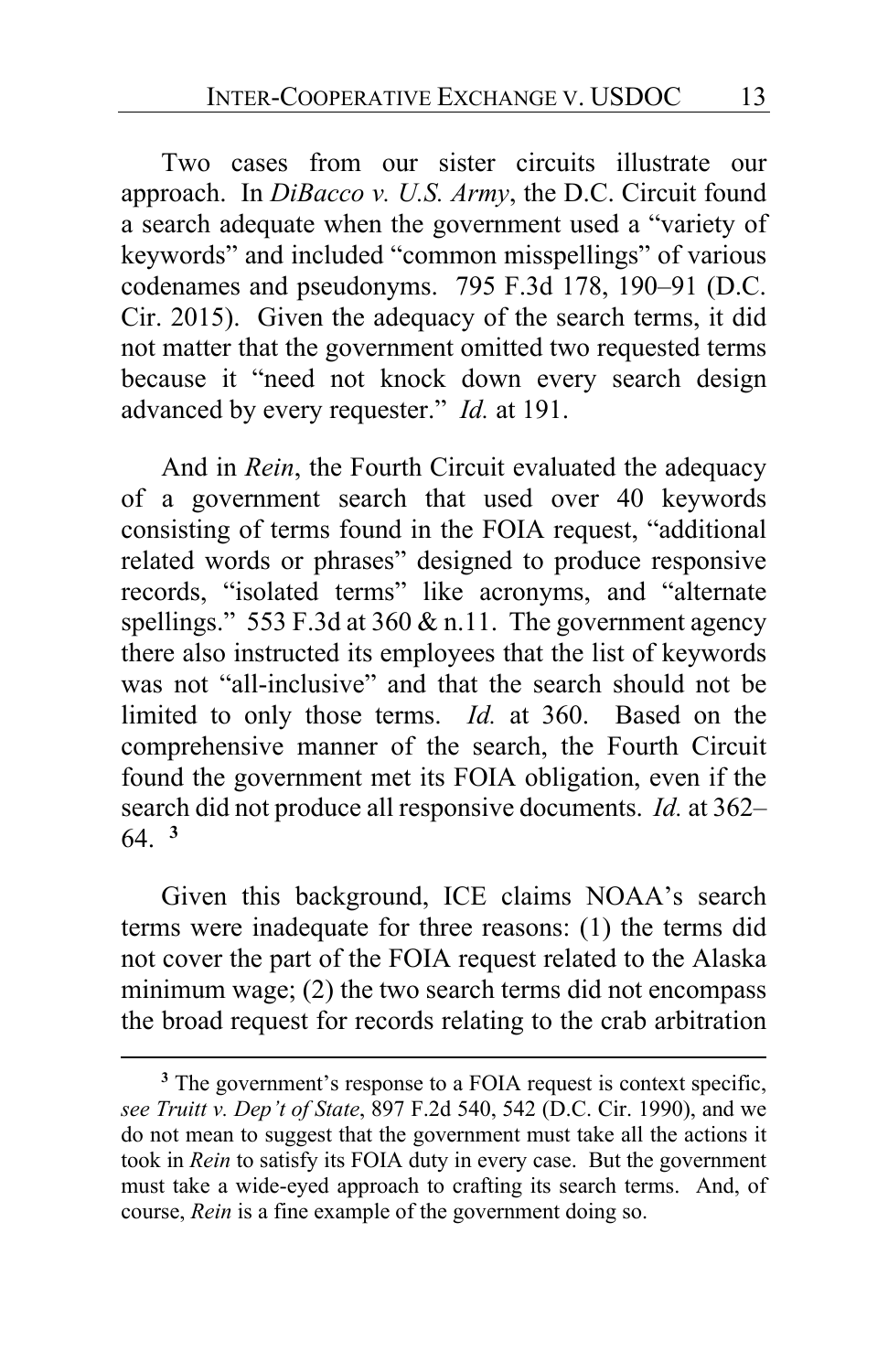system; and (3) the terms did not account for related variants and shorthand terms. We agree that NOAA's choice of search terms was overly narrow.

First, the terms completely disregarded half of ICE's FOIA request. ICE sought records not just on "[crab] arbitration system standards," but also for records related to the "Alaska state minimum wage increase"—either conjunctively or disjunctively with records about the arbitration system. Yet, it's clear that the two keywords— "crab" and "arbitration"—were not designed to generate records related to the minimum wage. And Merrill's declaration confirms that. In his declaration, Merrill states that the keywords were developed in response to ICE's request for crab-arbitration records. He never mentioned devising search terms to cover the request for minimumwage records.

And we don't accept NOAA's explanation on appeal for the lack of any minimum-wage search terms. It states that it didn't craft search terms independently tailored to the minimum-wage request because that topic was only a "policy concern" for the Council "by virtue of the crab price arbitration regulations." That might be true, but NOAA presented no evidence to support that claim. In their declarations, neither Merrill nor his supervisor, Balsiger, pointed to the overlap between the two subjects as the reason why no minimum-wage search terms were used. Instead, Merrill merely noted that the two search terms "reflected the specific parameters of [ICE's] FOIA request." That's incorrect because the parameters of ICE's request included minimum-wage records. While we grant the government leeway in developing keywords, it's unreasonable to suggest, without supporting evidence, that the terms "crab" and "arbitration" would uncover all records related to the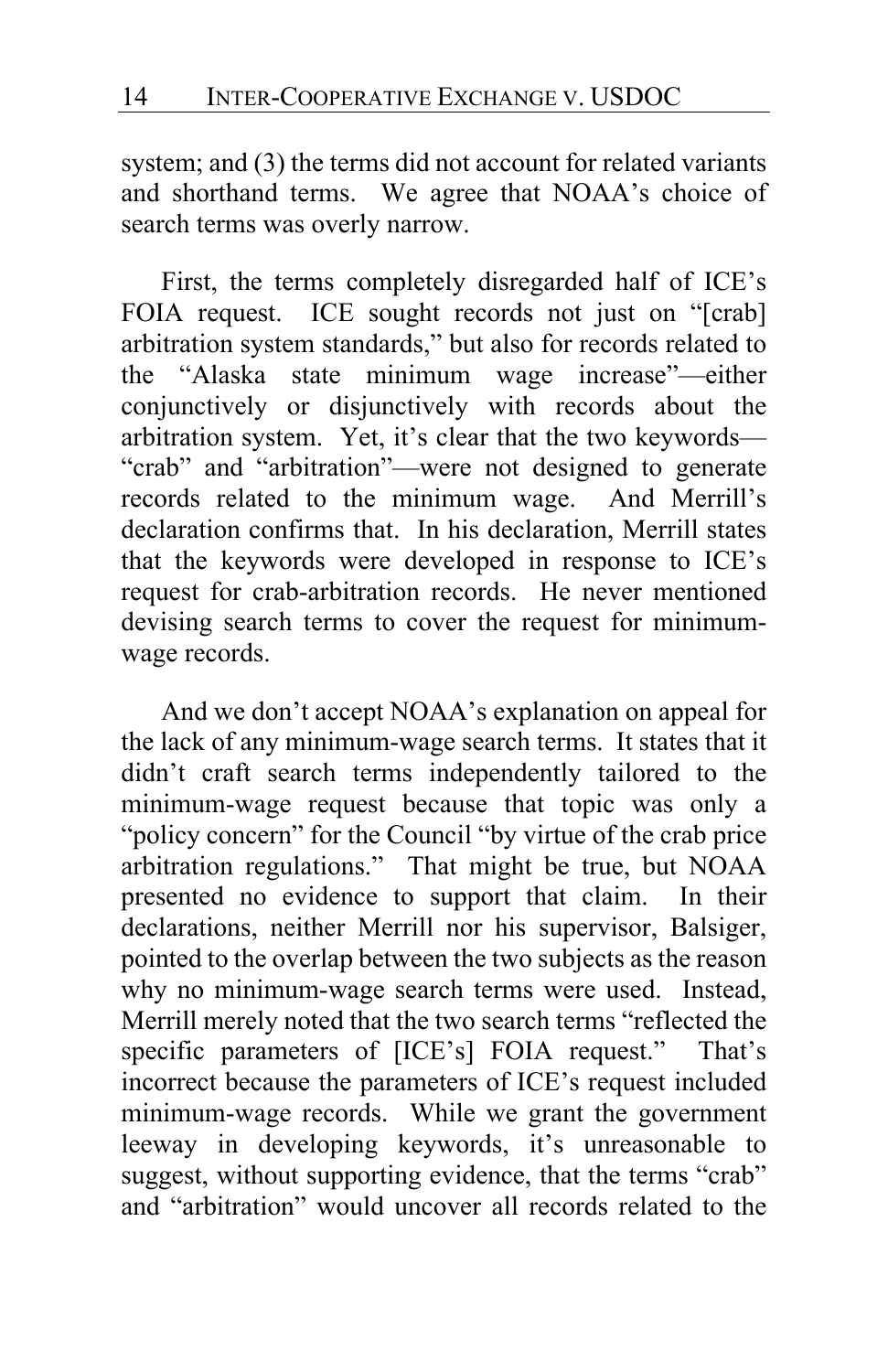minimum-wage increase. Put differently, by using only those two search terms, the government did not take a practical or common-sense approach to ICE's request.

Second, NOAA failed to justify its contention that the two selected keywords were logical choices to target records related to the "interpretation and application of the arbitration system standards," as ICE requested. The declarations by Merrill and Balsiger do not explain why the two search terms would adequately cover the seemingly broad subject of crab arbitration standards. As we've said, an agency's affidavit purporting to show the adequacy of a search must be "reasonably detailed" and "nonconclusory." *Hamdan*, 797 F.3d at 770. Merrill and Balsiger's declarations fall short of this standard.

Indeed, the record shows that the two keywords were absent from a key email that Merrill sent to Sackton, the price-formula arbitrator, about the effect of the Alaska minimum wage increase on the arbitration system. Rather than using NOAA's keywords, Merrill used other terms such as "cost," "non-binding price formula," and "arbitrator" to discuss the subject. **[4](#page-14-0)** And although we have said that a search is not inadequate if it fails to turn up a "single document," it may be the case that "a review of the record raises substantial doubt [about the adequacy of the government's search], particularly in view of well-defined requests and positive indications of overlooked materials." *Id.* at 771 (simplified); *see also Transgender L. Ctr.*, 2022 WL 1494722, at \*5. That Merrill's substantive response

<span id="page-14-0"></span>**<sup>4</sup>** To be fair, Sackton used both keywords—"crab" and "arbitration"—in his initial email to Merrill. But Merrill's long and substantive response shows that NOAA used different key terms than the agency's search terms to discuss the crab arbitration matter.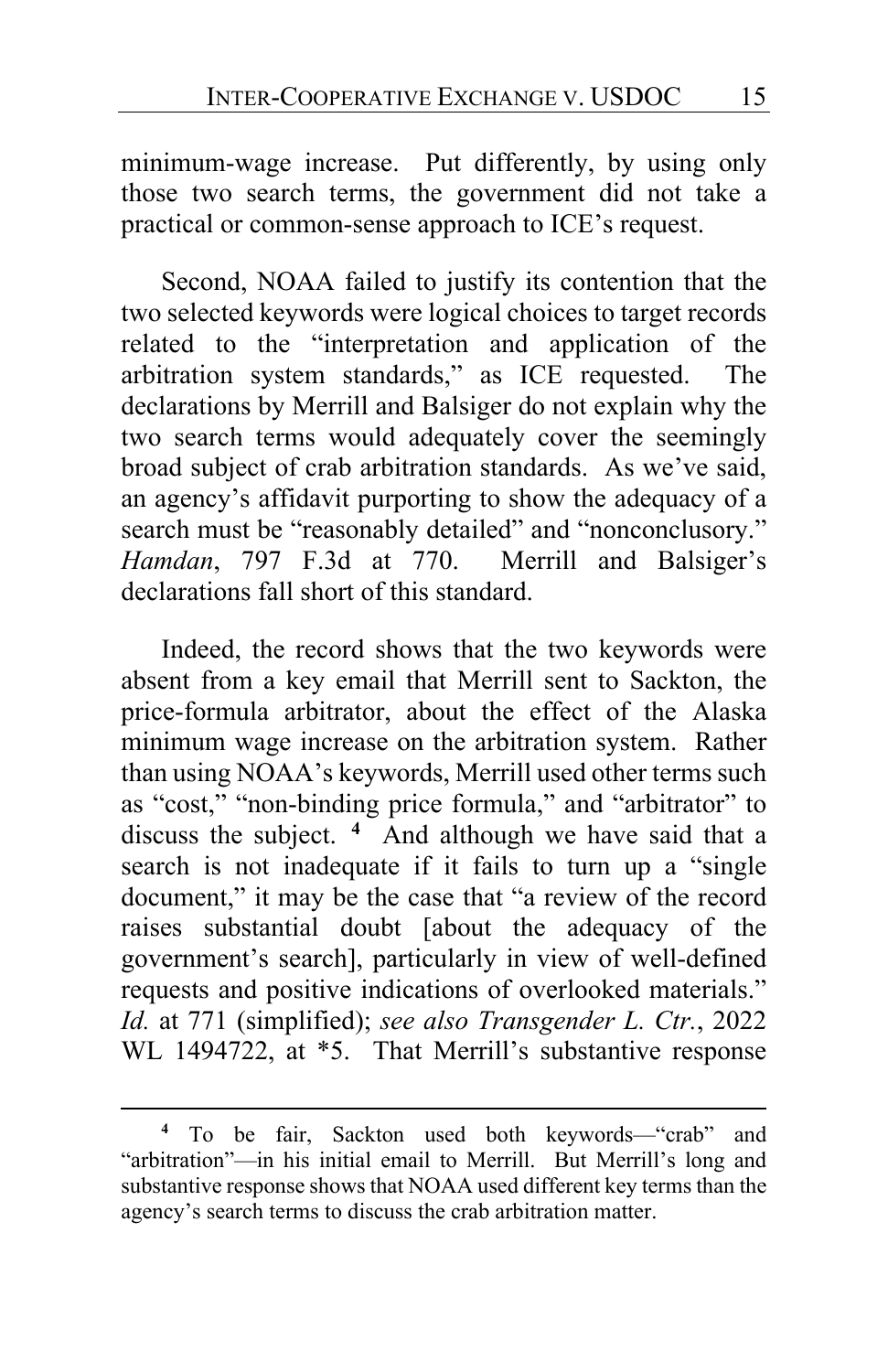about the crab arbitration system would have escaped the use of the two search terms "raises substantial doubt" here. *Id.*

Third, we agree with ICE that NOAA should have considered common variants of its chosen keywords. NOAA used the keyword "arbitration," but its search didn't encompass closely related variants, such as "arbitrator" or "arbitrating." NOAA's duty to consider variants was particularly important here since ICE asked for and NOAA agreed to a search of Merrill's text messages and social media. Such communications often use "informal [language] and contain typographical errors, shorthand, symbols, and abbreviations." *United States v. Dhingra*, 371 F.3d 557, 559 n.3 (9th Cir. 2004). For example, ICE suggests, and we find plausible, that "arb" would be a common, text-message shorthand for "arbitration." So NOAA should've explained why it didn't consider text-friendly variants of "arbitration." **[5](#page-15-0)**

In sum, we hold that the search terms selected here were too narrow. We thus cannot say that NOAA has met its burden to show adequacy beyond material doubt. NOAA then was not entitled to summary judgment on ICE's FOIA claim.**<sup>6</sup>**

**<sup>6</sup>** Our dissenting colleague agrees that NOAA's search terms here were "arguably narrow," but excuses any deficiency because the

<span id="page-15-1"></span><span id="page-15-0"></span>**<sup>5</sup>** Our dissenting colleague finds it "remarkable" to suggest that a search of a cellphone may require a "broader set of terms" than a search of an email or computer system. Dissent [26.](#page-25-0) We disagree. It's just the reality of how people communicate these days. People simply don't use the same formalities and conventions over cellphones as they do with computers and emails, and we think FOIA obligations should keep up with those realities.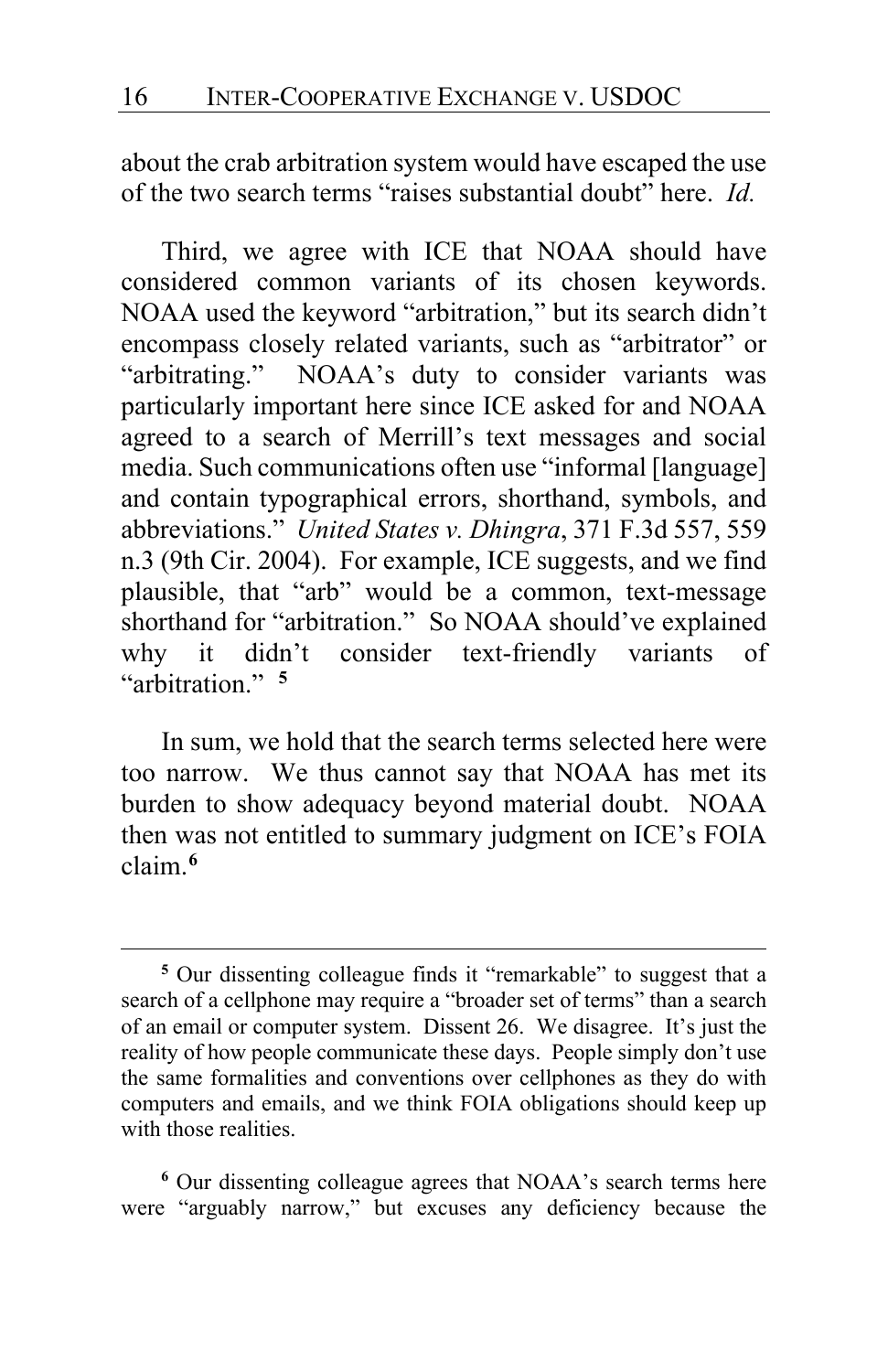#### **B.**

ICE also challenges the specific way in which Merrill's cellphone was searched for text messages, social media records, and voicemail recordings. ICE argues that it was unreasonable to allow Merrill to personally search his cellphone by looking for or listening for keywords. On this ground, we agree with NOAA that the government's search method was reasonable.

FOIA requestors are "entitled to a reasonable search for records, not a perfect one." *Hamdan*, 797 F.3d at 772. FOIA requires "both systemic and case-specific exercises of discretion and administrative judgment and expertise." *Johnson v. Exec. Off. for U.S. Atty.'s*, 310 F.3d 771, 776

government didn't need to search Merrill's cellphone "at all." Dissent [19](#page-18-0)[–21.](#page-20-0) In the dissent's view, the government only "gratuitously" searched Merrill's cellphone and so "no matter how perfunctory" the search, we must hold it adequate as a matter of law. *Id.* a[t 23,](#page-22-0) [26–](#page-25-1)[27.](#page-26-0) There's several problems with that view. First, we are not factfinders. And the district court never made a factual determination that Merrill's cellphone did not need to be searched. Indeed, the government's own declaration suggests otherwise. Balsiger asserted that the government searched "all of Merrill's correspondence, as the term is defined in [the] FOIA request," which included Merrill's cellphone communications, and that "the search was calculated to uncover all relevant documents." So, at least in litigating this case in the district court, NOAA appeared to concede that the search of Merrill's cellphone was necessary. Second, the government never asked us to affirm on this basis. The dissent is the first to raise this novel theory for affirmance. While we may affirm on any ground, it would be unfair to ICE to do so because it never had a chance to respond to such an argument. Third, we are aware of no principle of law or any caselaw supporting the dissent's view that the government can agree to search a device, conduct an inadequate search, and then claim some immunity under FOIA after being called out for the inadequacy of its search. We decline to adopt that rule here.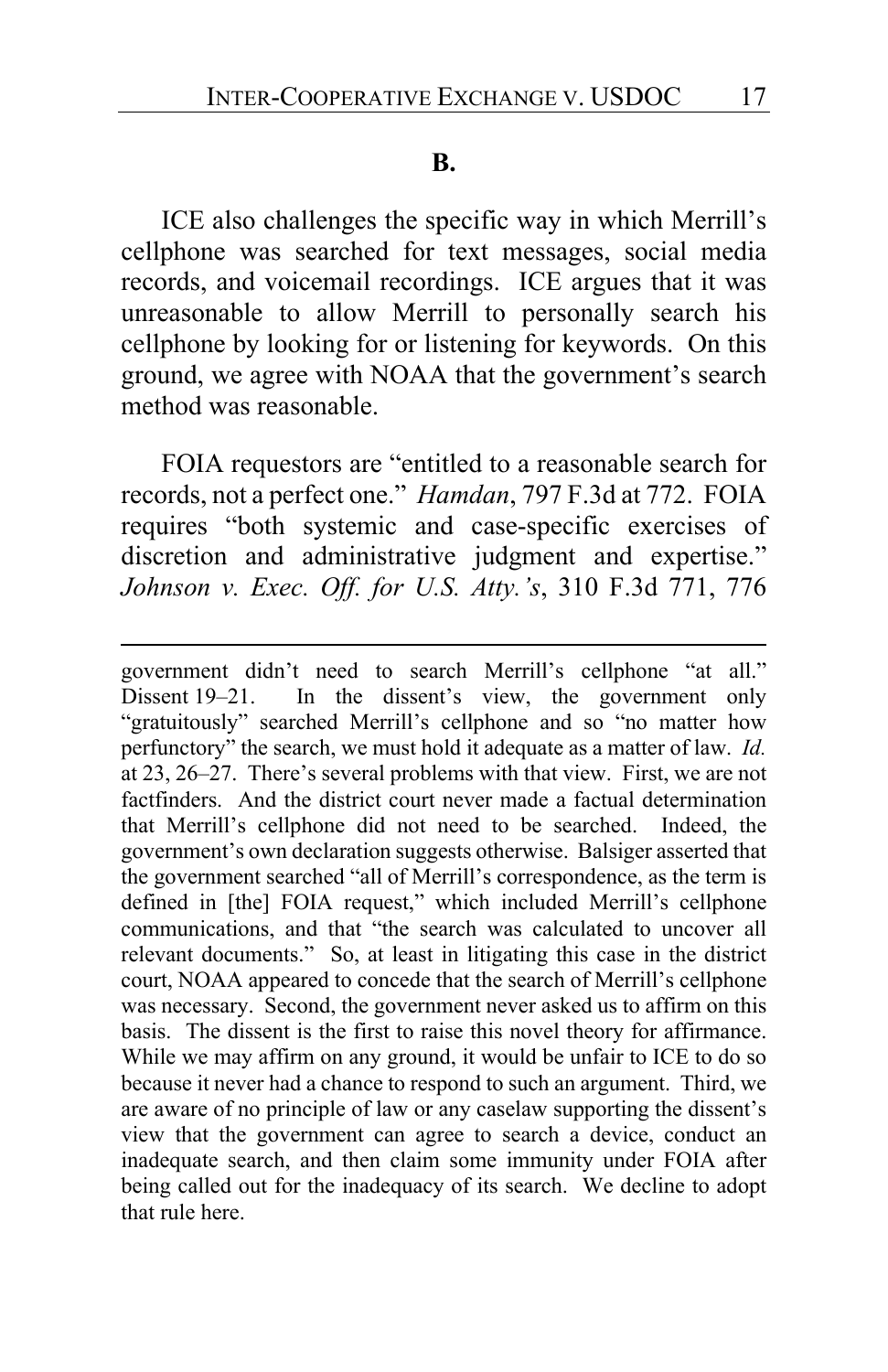(D.C. Cir. 2002). Once we are satisfied that the government's search terms are reasonably calculated to uncover all responsive documents, we do not "micro manage" the government's search. *Id.* We thus generally leave it to the government to determine which agency employees have a "close nexus" to a requested record to perform a reasonable search for records. *See Valencia-Lucena v. U.S. Coast Guard*, 180 F.3d 321, 328 (D.C. Cir. 1999).

Aside from the use of overly narrow search terms as discussed above, we agree with the district court that NOAA conducted a reasonably adequate search of Merrill's text, social media, and voicemail messages. While it is true that NOAA's initial search log did not mention a search of Merrill's cellphone, the declaration of his supervisor, Balsiger, explained that the omission was "an inadvertent error." Merrill confirmed that he searched his personal cellphone for responsive records. In his declaration, Merrill stated that, to his recollection, he did not use his personal cellphone for government business; but he searched his text messages and his Facebook accounts for responsive records using the keywords and found no records. He submitted that he had no other social media accounts except for WhatsApp, which he rarely used and didn't contain any responsive records. He also stated that he listened to voicemails on his phone for the search terms and did not identify any responsive recordings.

Given the reasonably detailed factual recitation of the search of Merrill's cellphone, ICE hasn't provided a persuasive reason to doubt NOAA's "good faith" explanation of the adequacy of the search. *Hamdan*, 797 F.3d at 770. Aside from the overly restricted search terms, we conclude that NOAA's method of searching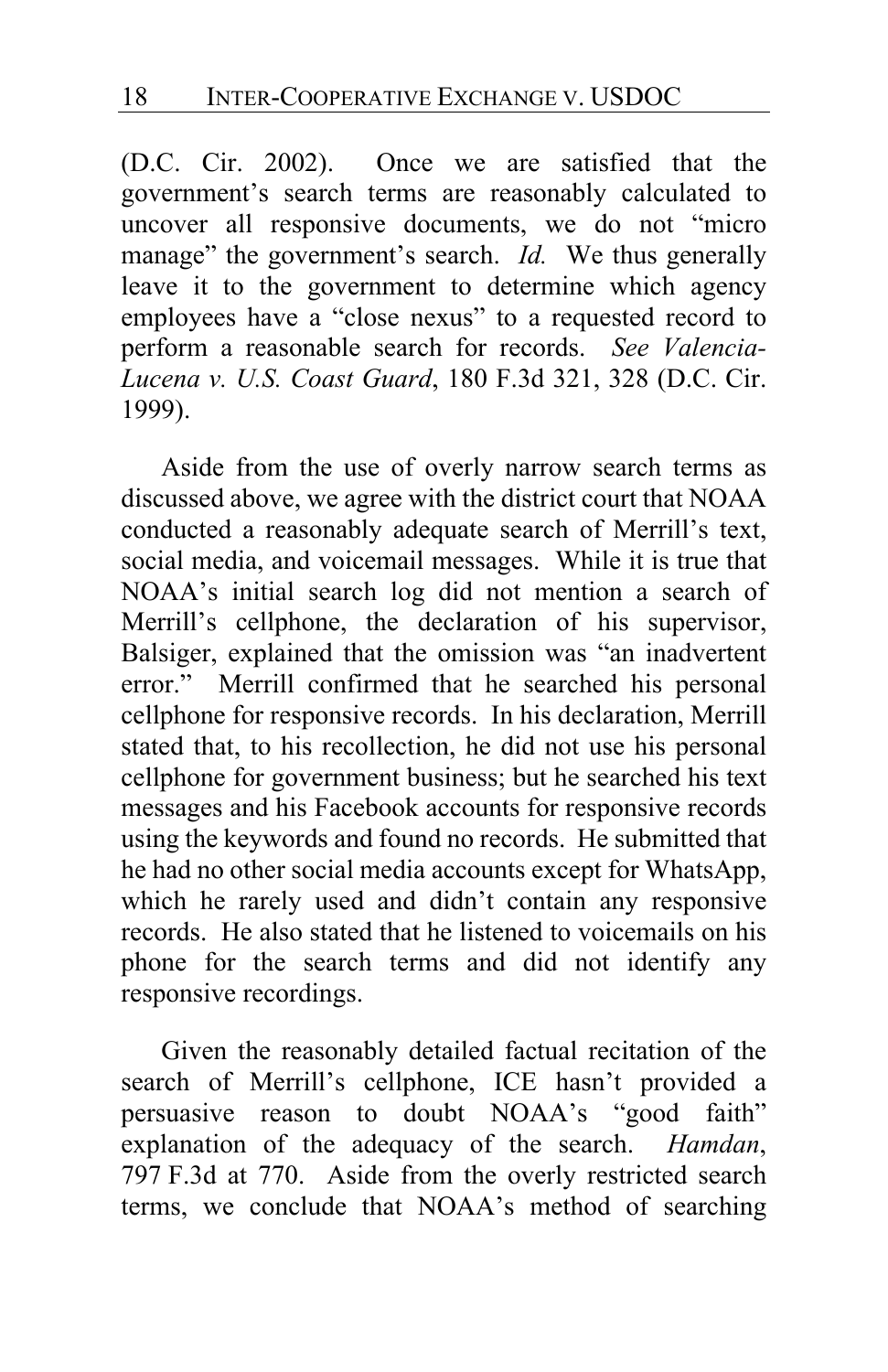Merrill's cellphone was "reasonably calculated to uncover all relevant documents." *Id.* (simplified).**<sup>7</sup>**

#### **III.**

NOAA fell short of its FOIA obligation to craft search terms reasonably calculated to uncover all records relevant to ICE's request. The grant of summary judgment in the government's favor was thus improper. We reverse and remand for further proceedings consistent with this opinion.

# **REVERSED AND REMANDED.**

#### TALLMAN, Circuit Judge, dissenting:

<span id="page-18-0"></span>The majority concludes that the government did not satisfy its burden under FOIA because the three search terms used—"binding arbitration," "arbitration," and "crab" were not reasonably adequate to uncover all official documents related to ICE's FOIA request for agency records regarding arbitration over crab prices. While it is true that these three terms were arguably narrow, the majority fails to acknowledge the limited scope of this appeal. The question presented to us here is not the overall adequacy of the government's FOIA search of NOAA record systems. Instead, the sole issue raised in this appeal is the validity of

**<sup>7</sup>** Our dissenting colleague unfairly characterizes our ruling as ordering "an invasive search of a government employee's personal cellphone." Dissent [20.](#page-19-0) On remand, if the district court orders a new search, we see no problem with Merrill again personally searching his cellphone using adequate search terms. We fail to see how this amounts to "an invasive" search, especially since Merrill was already required to conduct a similar search.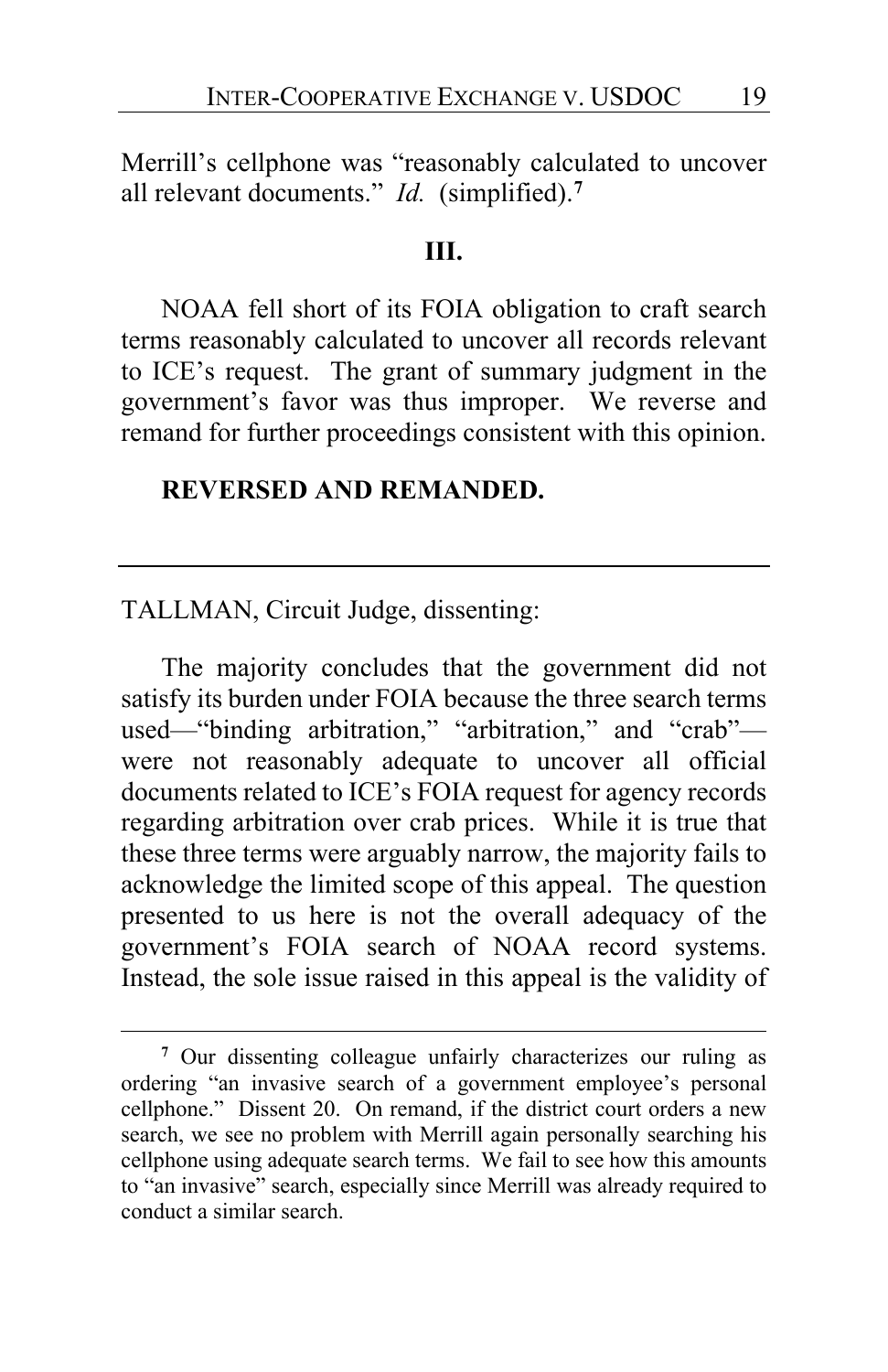the government's search as to Glenn Merrill's personal cellphone. And Merrill's personal cellphone—unlike the agency record systems searched—was not likely to contain additional responsive records.

<span id="page-19-0"></span>I therefore write separately to express my unwillingness to use this narrow case as a broader vehicle to order an invasive search of a government employee's personal cellphone already searched absent any evidence that the new search would reasonably uncover additional relevant documents. This is particularly so when the employee voluntarily searched his personal text, voicemail, and social media messages, and attests that he found none addressing the subject. The district court understood the distinction and properly granted summary judgment to NOAA.

When complying with FOIA obligations, "[t]here is no requirement that an agency search every record system." *Oglesby v. U.S. Dep't of Army*, 920 F.2d 57, 68 (D.C. Cir. 1990). Instead, "[a]n agency need only search files that are likely to contain responsive records." *Jenkins v. U.S. Dep't of Just*., 263 F. Supp. 3d 231, 235 (D.D.C. 2017) (citing *Oglesby*, 920 F.2d at 68). Put differently, where, as here, the government demonstrates the unlikelihood of the existence of any responsive records on a particular record system, the agency is not required to conduct a search of that system at all. *Id.*

Here, the government's affidavits show that Merrill's cellphone was not reasonably likely to contain responsive records. *See Hamdan v. U.S. Dep't of Just.*, 797 F.3d 759, 770 (9th Cir. 2015) ("An agency can demonstrate the adequacy of its search through reasonably detailed, nonconclusory affidavits submitted in good faith." (simplified)). Merrill swears that he did not use his personal cellphone for government business. For example, Merrill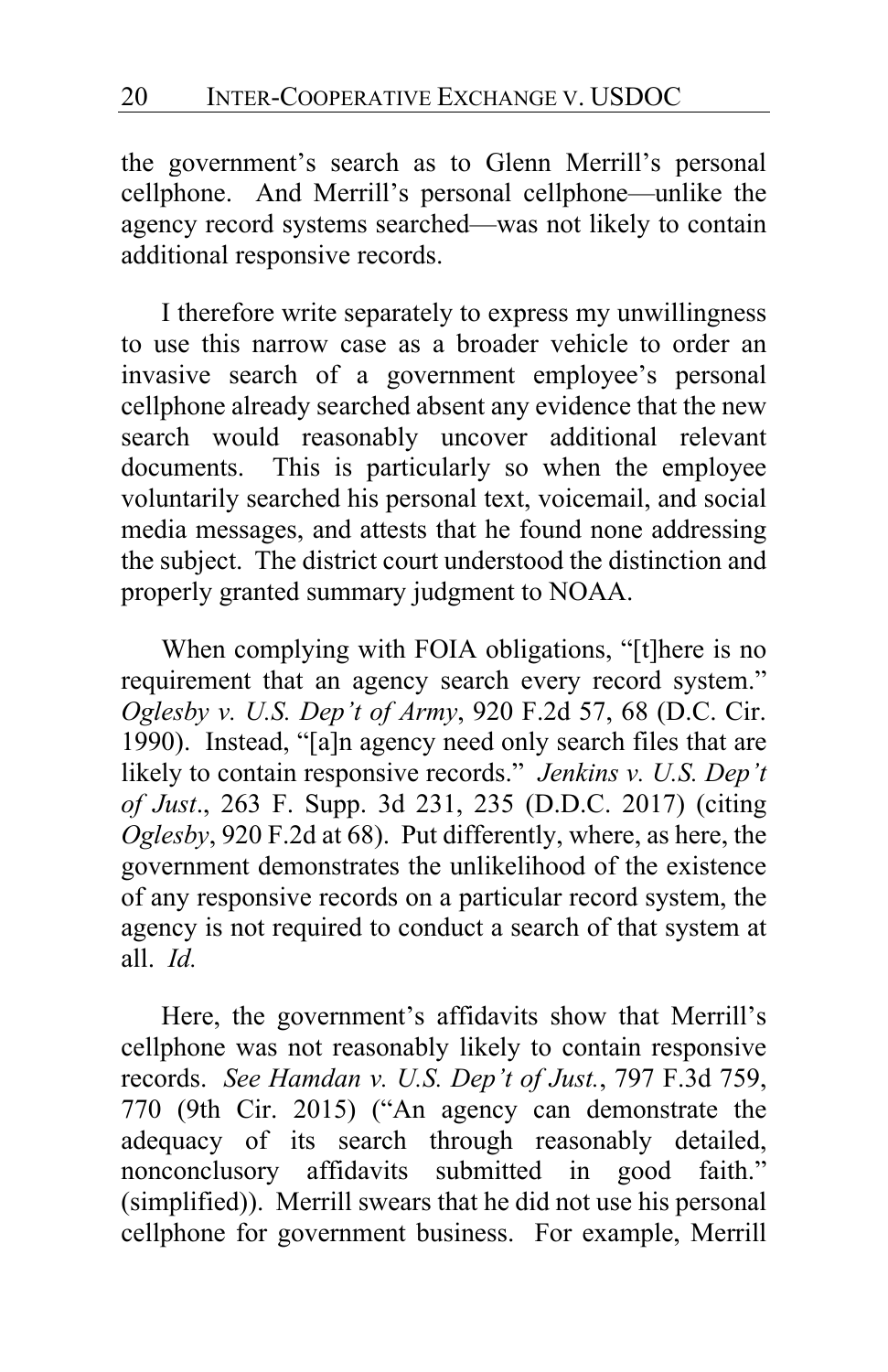avows that "[t]o [his] recollection" any texts sent or received on his cellphone during the relevant time period "were personal." Merrill also declares that while his cellphone contained a private "Facebook account," he did not have other social media accounts (i.e., Instagram, LinkedIn, Twitter) except for WhatsApp, which he rarely used and which contained no responsive records.<sup>[1](#page-20-1)</sup> ICE offers no evidence to challenge Merrill's declaration.**[2](#page-20-2)**

Given the government's proffered affidavit, it is clear beyond cavil that Merrill's personal cellphone was unlikely to contain records responsive to ICE's FOIA request. "Where the Government's declarations establish that a search would be futile, the reasonable search required by FOIA may be no search at all." *Reyes v. U.S. Env't. Prot. Agency*, 991 F. Supp. 2d 20, 27 (D.D.C. 2014) (simplified). That principle applies here. Merrill's declaration establishes

<span id="page-20-2"></span>**<sup>2</sup>** ICE argues that responsive documents might be found on Merrill's cellphone because Merrill exchanged texts with a colleague and Council member during Council meetings that they both attended in 2018. But there is no evidence that these messages were related to government business. Merrill stated any texts sent or received "were personal," and it is unsurprising that colleagues who convene for meetings would send personal text messages to each other around the time of those meetings. ICE's "purely speculative claims about the existence and discoverability of other documents," *Bartko v. U.S. Dep't of Just*., 898 F.3d 51, 74 (D.C. Cir. 2018) (citation and quotation omitted), therefore cannot rebut the law's presumption of good faith.

<span id="page-20-1"></span><span id="page-20-0"></span>**<sup>1</sup>** While Merrill did not state that he never used his personal cellphone to make government-related telephone calls, his affidavit stated that he searched the "voicemail inbox on [his] personal phone and listened through the messages," but "found no responsive records." Since Merrill listened to the content of each and every voicemail, the narrowness of the search terms used are immaterial to the voicemail search because all messages were reviewed without reliance on the terms.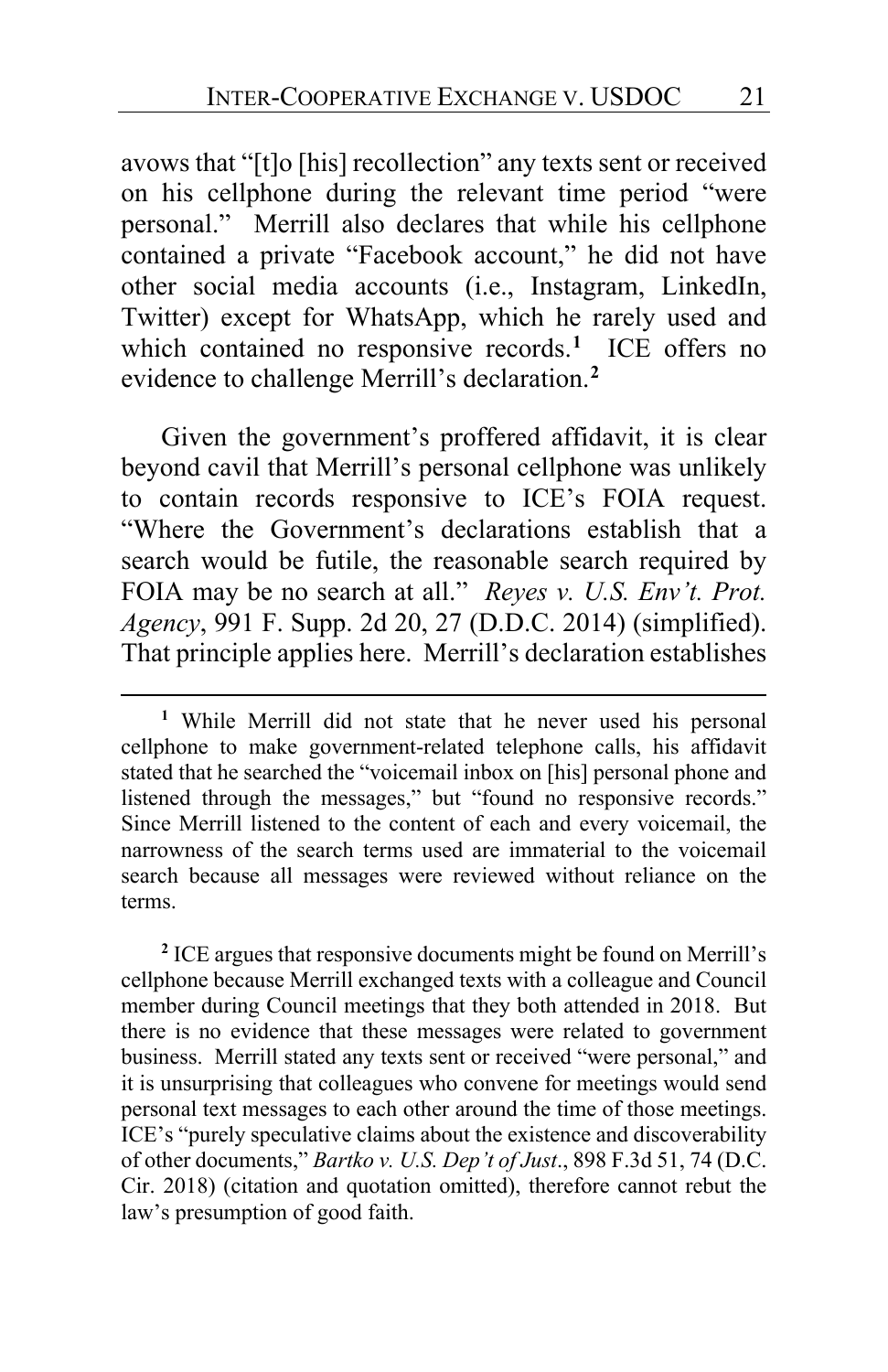that another search of his personal cellphone for government records would prove futile. The reasonable search therefore required by FOIA was no search at all. *See Hunton & Williams LLP v. U.S. Env't Prot. Agency*, 248 F. Supp. 3d 220, 238 (D.D.C. 2017) (finding a plaintiff was not entitled to a FOIA search of government employees' text messages when the plaintiff did not "point to any evidence indicating that text messages were used for agency business or otherwise show that searching text messages would be likely to lead to responsive documents").

The government was also not required to perform a search of Merrill's personal cellphone for a second, independent reason. Merrill avows that he was fully aware that agency policy required him to copy or forward any message related to government business sent or received from his personal device to his official agency email account. "Absent evidence to the contrary, a government employee is presumed to have properly discharged the duty to forward official business communications from a personal . . . account to an official email account." *Jud. Watch, Inc. v. U.S. Dep't of Just.*, 319 F. Supp. 3d 431, 437–38 (D.D.C. 2018). ICE has presented no genuine evidence to raise a question of Merrill's compliance with his recordkeeping obligations, so the presumption applies here. *See id.*; *Brennan Ctr. for Just. at N.Y. Univ. Sch. of L. v. U.S. Dep't of Just.*, 377 F. Supp. 3d 428, 435–36 (S.D.N.Y. 2019).

Merrill's declaration therefore establishes that the records on his personal cellphone, if any, would have been duplicative of records already within his official email account. *Jud. Watch, Inc.*, 319 F. Supp. 3d at 438. It makes little sense to hold that the government is required to search again a record system—much less a government employee's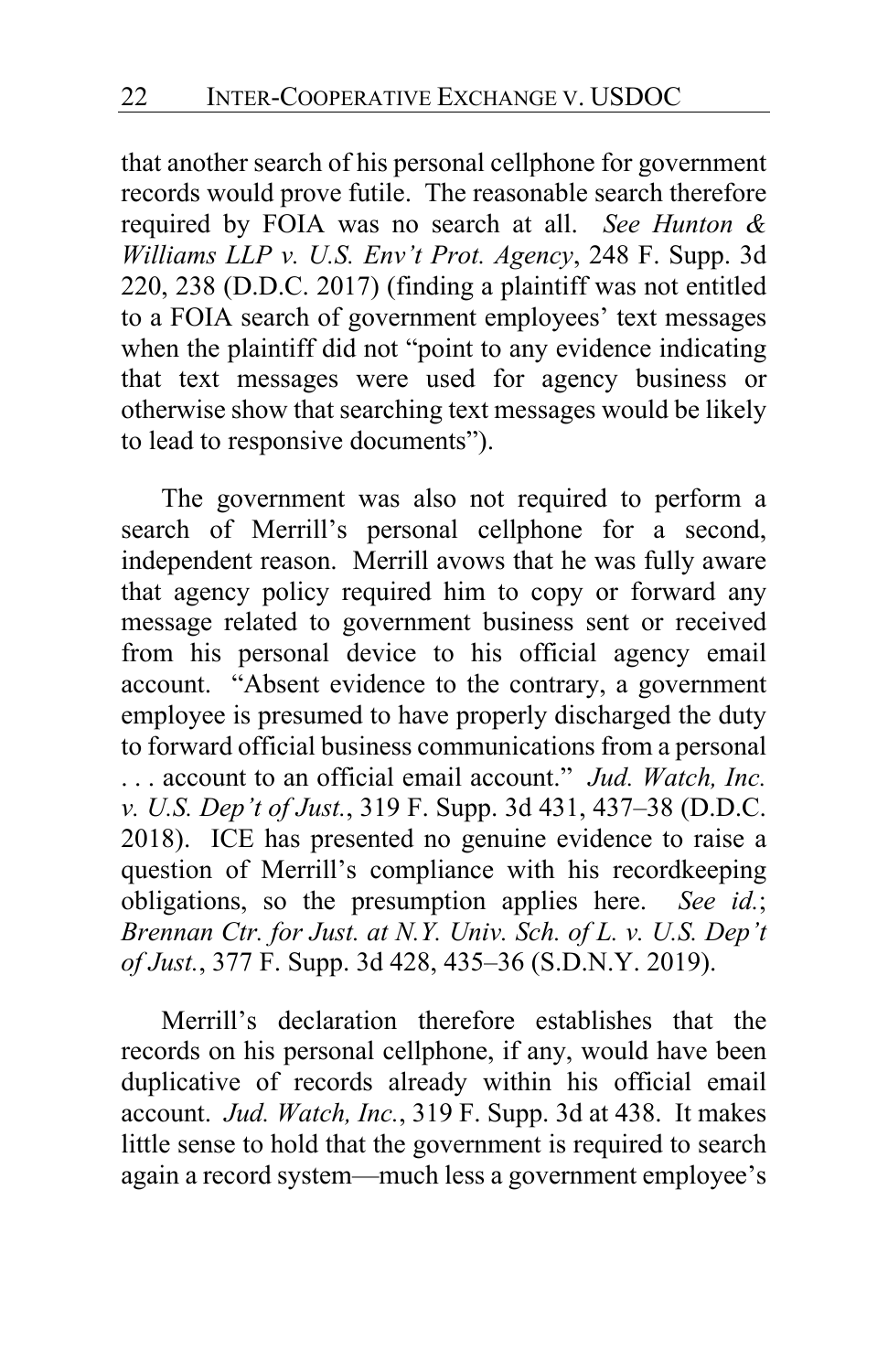private cellphone—when there is no reason to believe that previously undisclosed records would be found there.

<span id="page-22-0"></span>Because no search was required of Merrill's personal cellphone, it logically follows that the government's search of Merrill's cellphone—no matter how perfunctory—was per se adequate. Although the government was not required to search Merrill's personal cellphone, it nevertheless chose to do so. ICE may well make a strong case that the three search terms employed were inadequate for a search of other record systems, say, for example, Merrill's government email, computer network, and desktop. But here ICE has only challenged the search of Merrill's personal cellphone. Even if the search terms the government chose to employ were unduly narrow in other contexts, those terms were necessarily broader than employing no search terms at all. Accordingly, we should affirm the district court and hold that the government's FOIA search was adequate as a matter of law. *See Hall v. N. Am. Van Lines, Inc.*, 476 F.3d 683, 686 (9th Cir. 2007). ("We may affirm on any basis supported by the record, whether or not relied upon by the district court.").

A contrary holding runs the risk of undermining the fundamental purpose of FOIA—"to facilitate public access to government documents." *Hamdan*, 797 F.3d at 770 (simplified). Instead of quickly searching systems unlikely to contain responsive records out of an abundance of caution, agencies may completely forego a search of these systems because, if they did perform a search, they would be forced to either expend additional resources or face litigation.**[3](#page-22-1)** This

<span id="page-22-1"></span>**<sup>3</sup>** Despite receiving partial fees for performing a search, agencies nevertheless expend considerable resources in complying with their FOIA obligations. *Cf.* Antonin Scalia, *The Freedom of Information Act*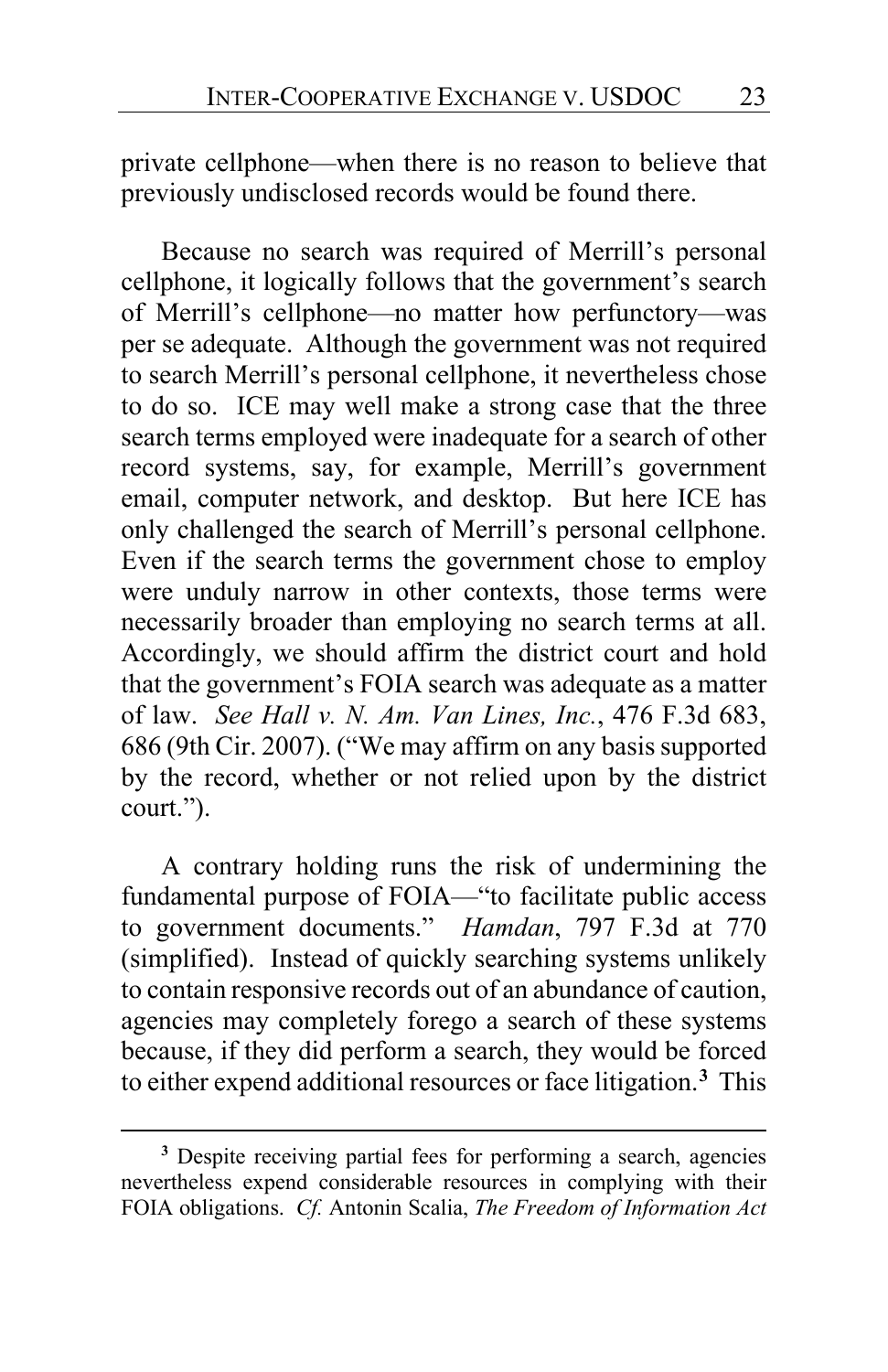may lead to even fewer records systems being searched and even less information being turned over to the public.

The majority rejects this approach, suggesting it espouses a novel legal principle that was not supported by the district court's findings or specifically argued by the government. While there is nothing novel about a formulation of the law which "follows logically from prior cases," *Perveler v. Estelle*, 974 F.2d 1132, 1134 (9th Cir. 1992), nor anything inappropriate about applying the law to the factual record, the Court nevertheless should still affirm on the basis that the three search terms "binding arbitration," "arbitration," and "crab" were adequate.

The majority argues that the government was required to employ natural derivatives to the search terms to keep up with the "realities" of how people communicate, Maj. Opin. at [16](#page-15-1) n.5, and was also required to use search terms explicitly responsive to both aspects of ICE's FOIA request. But based on these facts and the narrow issue presented, I disagree.

"In determining whether an agency's search is reasonable, a court must consider the likelihood that it will yield the sought-after information, the existence of readily available alternatives, and the burden of employing those alternatives." *Davis v. Dep't of Just.*, 460 F.3d 92, 105 (D.C. Cir. 2006). Each factor here falls in the government's favor.

First, as discussed above, Merrill's cellphone was not likely to "yield the sought-after information," *id.*, because

*Has No Clothes*, REGULATION, Mar.–Apr. 1982, at 16–17. This is because, by its design, FOIA does not fully compensate agencies for the costs they incur in fulfilling requests. *See, e.g.*, 5 U.S.C. § 552(a)(4)(A)(iv) ("Fee schedules shall provide for the recovery of *only*  the direct costs of search, duplication, or review." (emphasis added)).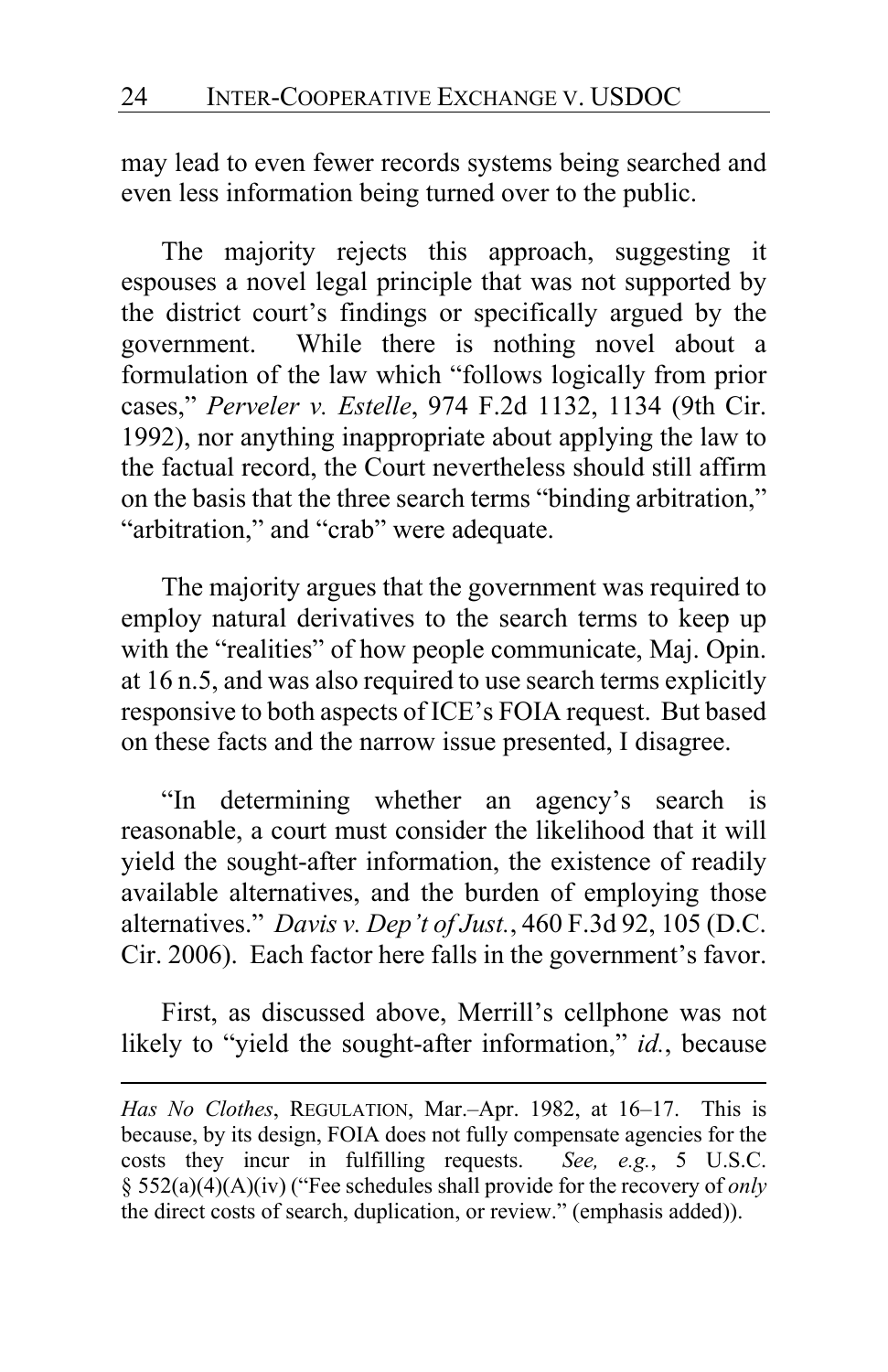Merrill swears that he did not use his personal cellphone for government business. Second, "readily available alternatives" existed for the government's search. *Id.* As already mentioned, ICE failed to rebut the presumption that Merrill "properly discharged [his] duty to forward official business communications . . . to an official email account." *Jud. Watch, Inc.*, 319 F. Supp. 3d at 437–38. We must therefore presume any relevant documents on Merrill's cellphone would also exist on his official government email account. Finally, there is no support in the record or common sense that a search of Merrill's government email would be more burdensome than a search of his private texts, voicemails, and social media messages.

Moreover, the terms "binding arbitration," "arbitration," and "crab" are the most common words that would be likely to appear in correspondence regarding the interpretation and application of the crab price arbitration system standards. And they were sufficiently responsive to both aspects of ICE's FOIA request given that the state's minimum wage increase was a policy concern for the North Pacific Fishery Management Council only because of the crab price arbitration regulations. *Cf. Edelman v. SEC*, 172 F. Supp. 3d 133, 147 (D.D.C. 2016) (finding that "in light of the overlap between [two] subcomponents" of a plaintiff's FOIA request, "there is no reason to believe that the [agency's] *overall* search for responsive material would not have identified any material responsive to [both] identified any material responsive to [both] subcomponent[s]"). Given the foregoing, we should hold the terms "binding arbitration," "arbitration," and "crab" were adequate to search a government employee's personal cellphone, especially when any responsive records on that phone would also be found on the employee's official government email. *See Founding Church of Scientology of Wash., D.C., Inc. v. Nat'l Sec. Agency*, 610 F.2d 824, 834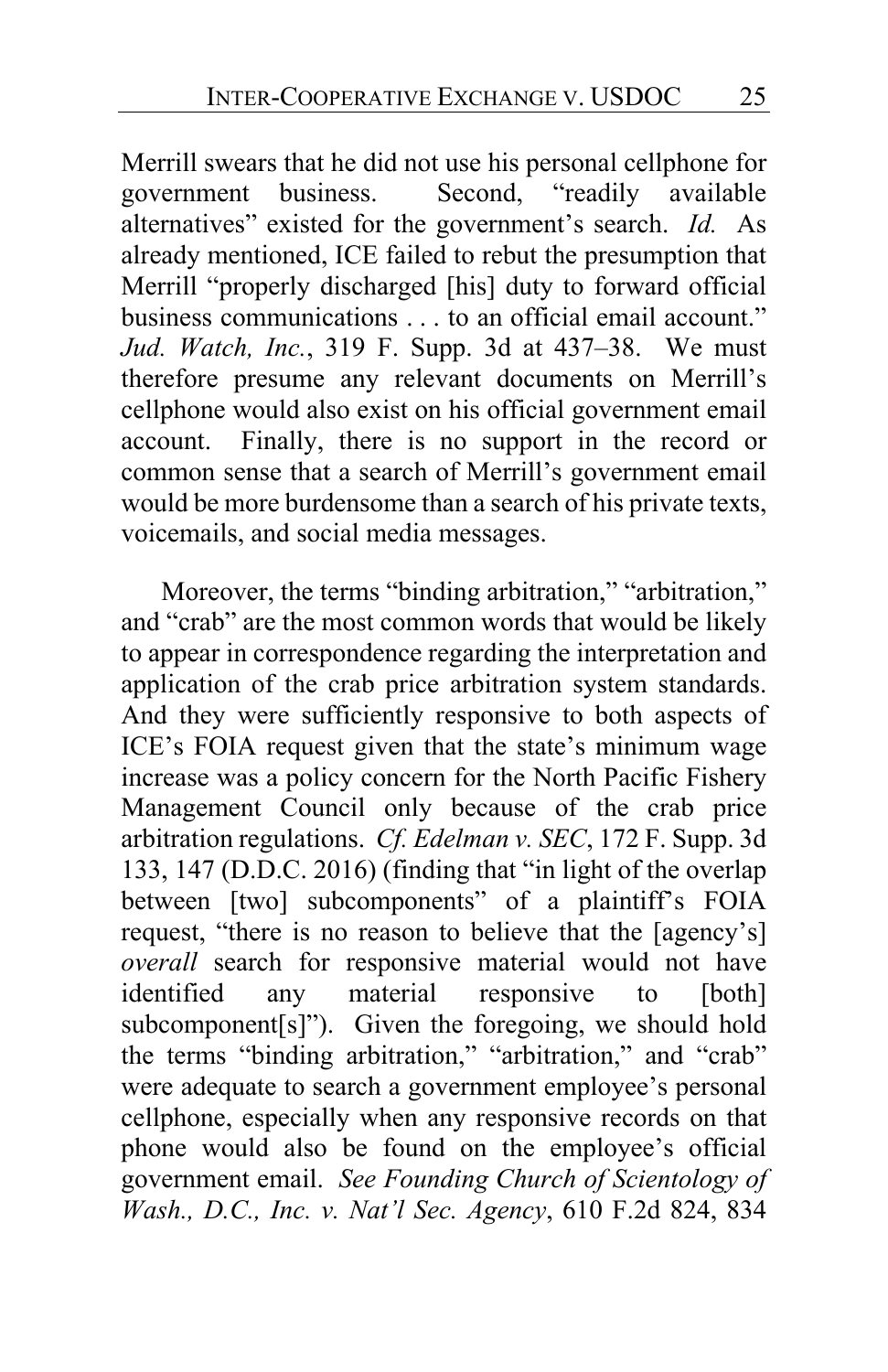(D.C. Cir. 1979) ("[T]he competence of any records-search is a matter dependent upon the circumstances of the case").

To be sure, this would be a much different case if ICE had challenged the use of these search terms as they relate to the search of other record systems, like Merrill's email, computer network, and desktop. These record systems were used for official government business and, therefore, were highly likely to contain records responsive to ICE's FOIA request.**[4](#page-25-2)** Given the high likelihood of responsive records on these agency systems, the bar for a reasonable search would be set much higher*.* But ICE did not challenge the use of the search terms as to these other record systems. And it is remarkable to suggest on these facts that a broader set of terms is necessary to search a personal cellphone than was used to search official government files.

<span id="page-25-1"></span><span id="page-25-0"></span>In sum, the government in this case was not required to perform a search of Merrill's cellphone. But it gratuitously

<span id="page-25-2"></span>**<sup>4</sup>** The majority emphasizes the fact that the terms "crab" and "arbitration" were noticeably absent from an email that Merrill sent to John Sackton, the crab system arbitrator, about the effect of the Alaska minimum wage increase on the arbitration system. Maj. Opin. at 15–16. Granted, "indications that the agencies' initial production was lacking many significant documents within their possession" may show the government's search was inadequate. *Transgender L. Ctr. v. Immigr. & Customs Enf't*, —F.4th — (9th Cir. 2022). But the missing document the majority emphasizes came from Merrill's official government email. And unlike his email messages, no evidence in the record suggests that Merrill used text or social media messages to conduct official government business. *See Hunton & Williams LLP*, 248 F. Supp. 3d at 238. That the search terms used were inadequate to search Merrill's government email cannot prove they were inadequate to search his personal cellphone, especially after he had already gone through his phone and could find nothing relevant to crab price arbitration or state minimum wage increases.